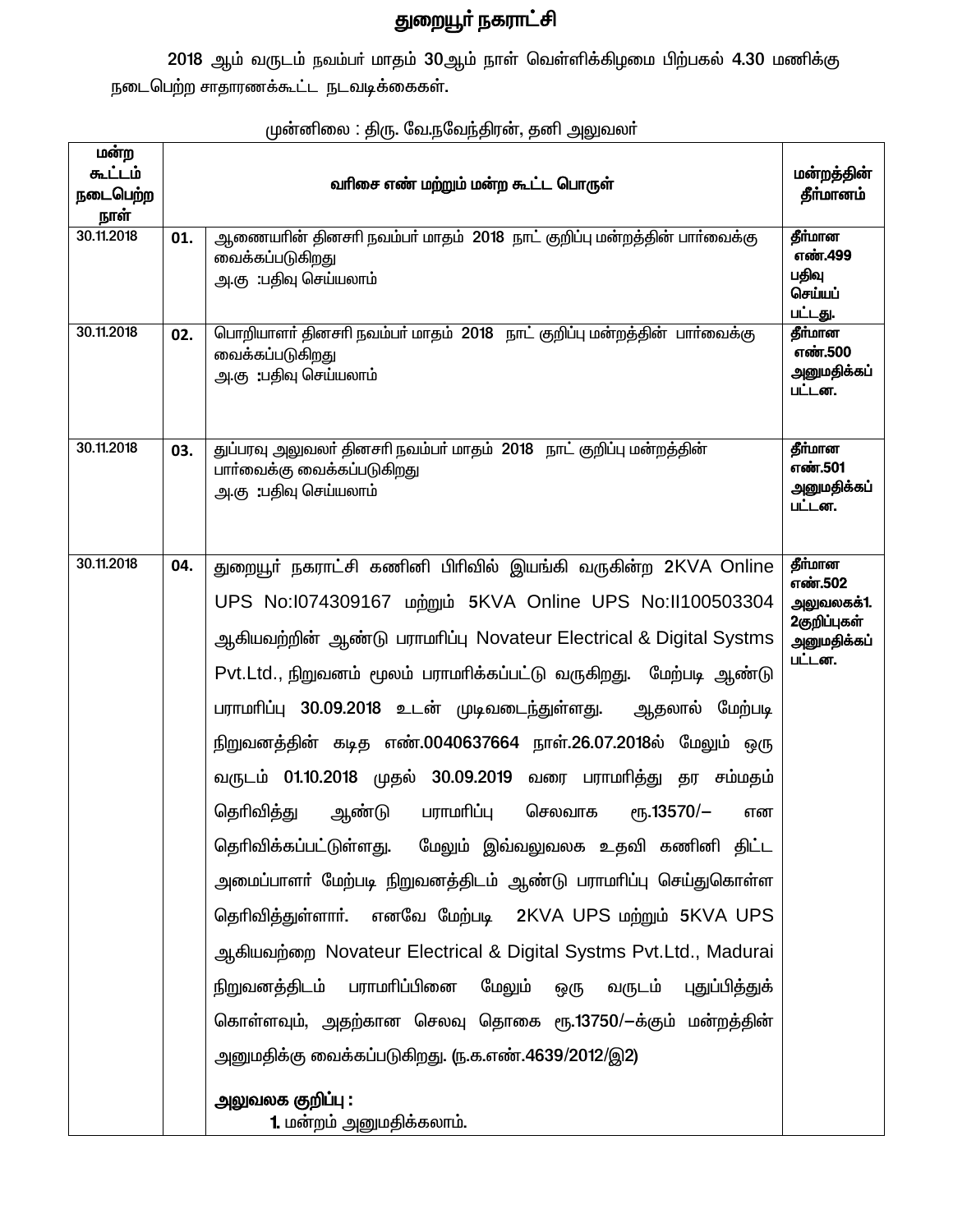|            |     | அனுமதிக்கலாம்.                                                                                                                                                                                                                                                                                                                                                                                                                                                                                                                                                                    | 2. மேற்படி செலவினத்தை வருவாய் நிதியில் மேற்கொள்ள மன்றம் |                                                                           |    |                            |
|------------|-----|-----------------------------------------------------------------------------------------------------------------------------------------------------------------------------------------------------------------------------------------------------------------------------------------------------------------------------------------------------------------------------------------------------------------------------------------------------------------------------------------------------------------------------------------------------------------------------------|---------------------------------------------------------|---------------------------------------------------------------------------|----|----------------------------|
| 30.11.2018 | 05. | துறையூா் நகராட்சி கணினி பிாிவில் இயங்கி வருகின்ற 5KVA Online                                                                                                                                                                                                                                                                                                                                                                                                                                                                                                                      |                                                         |                                                                           |    | தீர்மான<br>எண்503          |
|            |     | UPS No:II140706621ன் ஆண்டு பராமரிப்பு Novateur Electrical &                                                                                                                                                                                                                                                                                                                                                                                                                                                                                                                       |                                                         |                                                                           |    | அலுவலகக்1.<br>2குறிப்புகள் |
|            |     | Digital Systms Pvt.Ltd., நிறுவனம் மூலம் பராமாிக்கப்பட்டு வருகிறது.                                                                                                                                                                                                                                                                                                                                                                                                                                                                                                                |                                                         |                                                                           |    | அனுமதிக்கப்                |
|            |     | மேற்படி ஆண்டு பராமாிப்பு 11.11.2018 உடன் முடிவடைய உள்ளது. ஆதலால்                                                                                                                                                                                                                                                                                                                                                                                                                                                                                                                  |                                                         |                                                                           |    | பட்டன.                     |
|            |     | மேற்படி நிறுவனத்தின் கடித எண்.0040647769 நாள்.05.10.2018ல் மேலும்                                                                                                                                                                                                                                                                                                                                                                                                                                                                                                                 |                                                         |                                                                           |    |                            |
|            |     | ஒரு வருடம் 12.11.2018 முதல் 11.11.2019 வரை பராமாித்து தர சம்மதம்                                                                                                                                                                                                                                                                                                                                                                                                                                                                                                                  |                                                         |                                                                           |    |                            |
|            |     | தெரிவித்து<br>ஆண்டு                                                                                                                                                                                                                                                                                                                                                                                                                                                                                                                                                               | பராமரிப்பு<br>செலவாக                                    | $\rm e$ гђ.7500/-                                                         | என |                            |
|            |     | தெரிவிக்கப்பட்டுள்ளது. மேலும் இவ்வலுவலக உதவி கணினி திட்ட                                                                                                                                                                                                                                                                                                                                                                                                                                                                                                                          |                                                         |                                                                           |    |                            |
|            |     | அமைப்பாளா் மேற்படி நிறுவனத்திடம் ஆண்டு பராமாிப்பு செய்துகொள்ள                                                                                                                                                                                                                                                                                                                                                                                                                                                                                                                     |                                                         |                                                                           |    |                            |
|            |     | தெரிவித்துள்ளார். எனவே மேற்படி 5KVA UPS-யை Novateur Electrical                                                                                                                                                                                                                                                                                                                                                                                                                                                                                                                    |                                                         |                                                                           |    |                            |
|            |     | & Digital Systms Pvt.Ltd., Madurai நிறுவனத்திடம் பராமரிப்பினை                                                                                                                                                                                                                                                                                                                                                                                                                                                                                                                     |                                                         |                                                                           |    |                            |
|            |     | மேலும் ஒரு வருடம் புதுப்பித்துக் கொள்ளவும், அதற்கான செலவு தொகை                                                                                                                                                                                                                                                                                                                                                                                                                                                                                                                    |                                                         |                                                                           |    |                            |
|            |     | ரூ.7500/—க்கும்<br>மன்றத்தின்                                                                                                                                                                                                                                                                                                                                                                                                                                                                                                                                                     | அனுமதிக்கு                                              | வைக்கப்படுகிறது.                                                          | (  |                            |
|            |     | ந.க.எண்.4639/2012/இ2)                                                                                                                                                                                                                                                                                                                                                                                                                                                                                                                                                             |                                                         |                                                                           |    |                            |
|            |     | <u>அலுவலக குறிப்பு :</u><br>1. மன்றம் அனுமதிக்கலாம்.<br><u>அன</u> ுமதிக்கலாம்.                                                                                                                                                                                                                                                                                                                                                                                                                                                                                                    | 2. மேற்படி செலவினத்தை வருவாய் நிதியில் மேற்கொள்ள மன்றம் |                                                                           |    |                            |
| 30.11.2018 | 06. | துறையூா் நகராட்சியில் 3 எண்ணிக்கையில் உயா்தரம் வாய்ந்த குடிநீா்<br>மிகக்குறைந்த விலையில் வழங்க தானியங்கும் குடிநீர் மையங்கள் (Automatic<br>Vending Centres) அமைப்பதற்கு இந்நகர்மன்ற தீர்மான<br>நாள்.04.10.2018ல் அனுமதி பெறப்பட்டுள்ளது. அதனை தொடர்ந்து 12.10.2018<br>அன்று "Expression of Interest" கோரப்பட்டமைக்கு கீழ்கண்ட<br>நிறுவனங்களிடமிருந்து ஒப்பந்தப்புள்ளிகள் வரப்பெற்றது.<br>K.S. Technologies, Trichy<br>$1 -$<br>2. K.S. Construction, Keeripatti, Athur.<br>3. M/S.Dharana Infrastructure Project Private Ltd., Chennai.<br>4. A.R.Construction, Gangavalli, Salem | எண்.457<br>4                                            | தீர்மான<br>எண்.504<br>அலுவலகக்1.<br>2குறிப்புகள்<br>அனுமதிக்கப்<br>பட்டன. |    |                            |
|            |     | மேற்கண்ட நிறுவனங்களின் Technical Bid திறக்கப்பட்டு கூர்ந்தாய்வு<br>தொழில்நுட்ப அடிப்படையில் அனைத்து தகுதிகளையும்<br>செய்யப்பட்டதில்<br>M/S.Dharana Infrastructure Project Private Ltd., Chennai நிறுவனம்<br>மட்டும் பெற்றிருந்ததால் 07.11.2018 அன்று திறக்கப்பட்ட அந்நிறுவனத்தின்<br>Price Bid விபரம் பின்வருமாறு.                                                                                                                                                                                                                                                                |                                                         |                                                                           |    |                            |
|            |     | Name of the Company                                                                                                                                                                                                                                                                                                                                                                                                                                                                                                                                                               | Description                                             | Rate to be<br>remitted to the<br>Municipality                             | Ra |                            |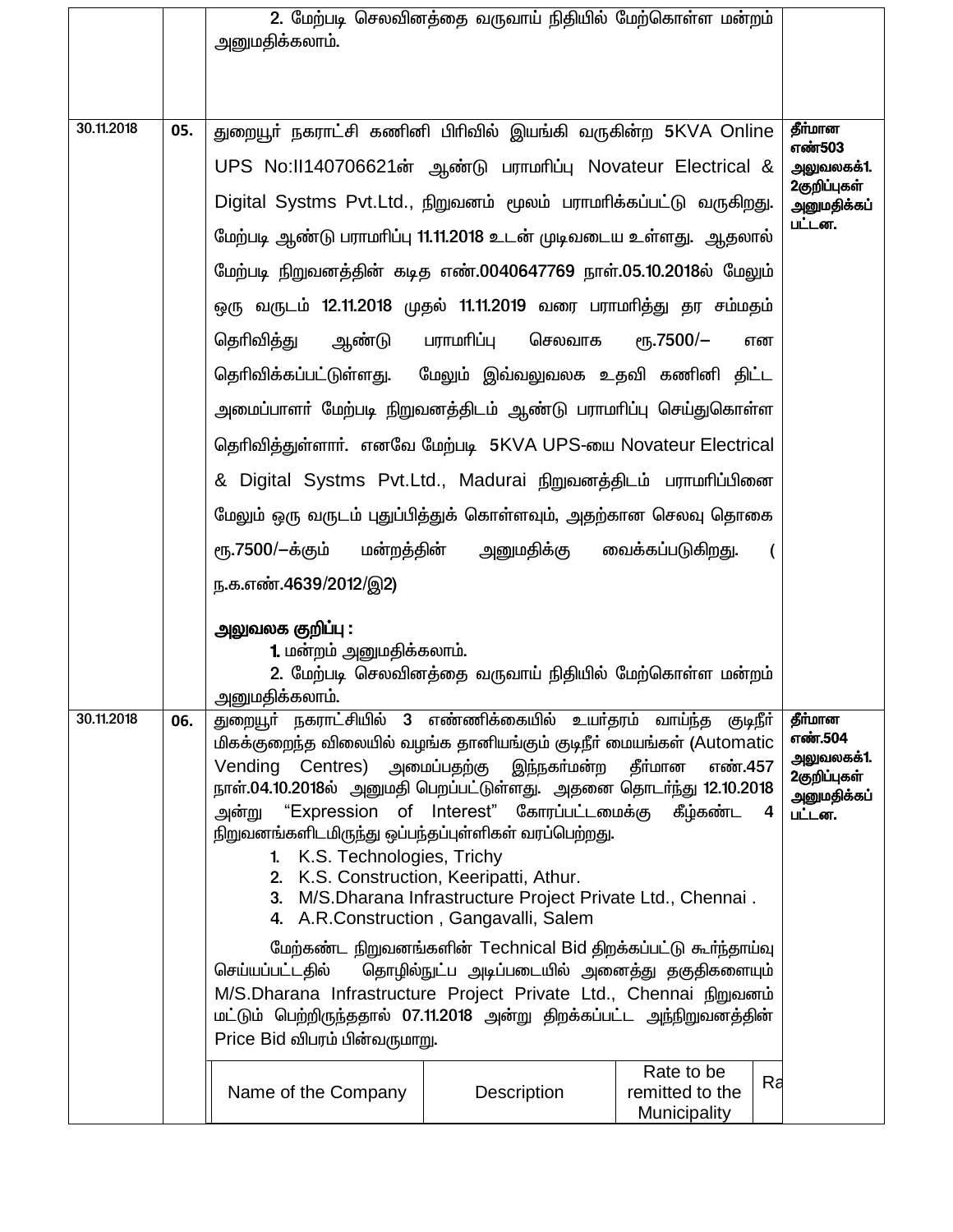| 1          |     | M/S.Dharana<br>Infrastructure Project<br>Private Ltd.,<br>AP 887. J Block $1st$<br>Street,<br>13 <sup>th</sup> Main Road,<br>Anna Nagar,<br>Chennai - 600 040.                                                                                                                                                                                                                                                                                                                                                                                                                                                                   | Establishment<br>οf<br>Community Drinking<br>Water Supply System<br>with<br>necessary<br>units<br>treatment<br>(Approx. 1000 lit/hour<br>Capacity) including<br>the O&M for 10 years<br>in Three (3) locations<br>οf<br>Thuraiyur<br>Municipality.            | Rs.1.00/20<br>liters sold at $ $ Rs.6.90 at plant site.<br>plant site<br>10 paise for 1<br>litre water sold<br>vending<br>on<br>machine | Re.1 for water sold<br>from vending machine<br>(Chilled<br>of<br>Chilled) | non |  |  |
|------------|-----|----------------------------------------------------------------------------------------------------------------------------------------------------------------------------------------------------------------------------------------------------------------------------------------------------------------------------------------------------------------------------------------------------------------------------------------------------------------------------------------------------------------------------------------------------------------------------------------------------------------------------------|---------------------------------------------------------------------------------------------------------------------------------------------------------------------------------------------------------------------------------------------------------------|-----------------------------------------------------------------------------------------------------------------------------------------|---------------------------------------------------------------------------|-----|--|--|
|            |     | Ltd., Chennai நிறுவனத்தின் விலைவிகிதம் மதிப்பீட்டுத்தொகையைவிட<br>குறைவாக இருப்பதால்<br>Interest" ஏற்பது குறித்து மன்றத்தின் அனுமதிக்கு வைக்கப்படுகிறது.<br><u>ரு.க.எண். 3899/2018/இ1)</u><br>அலுவலக குறிப்பு :<br>1. மேற்படி பணியினை<br>முன் அனுமதி பெற்று                                                                                                                                                                                                                                                                                                                                                                       | மேற்கண்ட விபரப்படி M/S.Dharana Infrastructure Project Private<br>விரைந்து<br>ழுடிக்க<br>Infrastructure Project Private Ltd., Chennai அவர்களின்<br>"Expression of Interest" ஏற்று மன்றம் அனுமதிக்கலாம்.<br>2. பணியின் அவசர அவசியம் கருதி தனி அலுவலா் அவா்களின் | மேற்படி நிறுவனத்தின் "Expression of<br>M/S.Dharana                                                                                      |                                                                           |     |  |  |
| 30.11.2018 | 07. | பணி உத்தரவு வழங்கியதற்கும் மன்றம் அனுமதிக்கலாம்.<br>தீர்மான<br>துாய்மை இந்தியா திட்டம் (SBM) திடக்கழிவு மேலாண்மை திட்டம் (SWM)<br>எண்.505அ<br>2018-19ன் கீழ் துறையூர் நகராட்சிக்கு 6 எண்ணிக்கையிலான Light<br>னுமதிக்கப்ப<br>ட்டது.<br>Commercial Vehicle வாங்கும் பணிக்கு ஒப்பந்தப்புள்ளி அறிவிப்பு மாநில<br>ஒப்பந்தப்புள்ளி செய்தி மலாிலும் மற்றும் மாநில அளவில் தமிழ் மற்றும்<br>ஆங்கில செய்தித்தாளில் விளம்பரம் செய்தமைக்கு தொகை ரூ.55087/—<br>மட்டும் Accord Advertising agencies, Chennai நிறுவனத்திற்கு வழங்க<br>மன்றத்தின் அனுமதிக்கு வைக்கப்படுகிறது. ந.க.எண். (3644/2015/இ1)<br>அலுவலக குறிப்பு : மன்றம் அனுமதிக்கலாம். |                                                                                                                                                                                                                                                               |                                                                                                                                         |                                                                           |     |  |  |
| 30.11.2018 | 08. | இந்நகராட்சி 1 முதல் 24 வார்டுகளில் அமைந்துள்ள அனுமதியற்ற<br>தீர்மான<br>எண்.506<br>மனைப்பிரிவுகள் வரன்முறைப்படுத்த DTCP–க்கு Online விண்ணப்பிப்பது<br>அலுவலகக்1.<br>2குறிப்புகள்<br>தொடா்பாக அறிவிப்பு ஆட்டோ மூலம் மைக்செட் அமைத்து விளம்பரம்<br>அனுமதிக்கப்<br>பட்டன.<br>செய்திட மூன்று கொட்டேசன் 02.11.2018–ம் தேதியில் வரப்பெற்றுள்ளது.<br>அதன் விவரம்.                                                                                                                                                                                                                                                                        |                                                                                                                                                                                                                                                               |                                                                                                                                         |                                                                           |     |  |  |
|            |     | வ.எண்                                                                                                                                                                                                                                                                                                                                                                                                                                                                                                                                                                                                                            | சவுண்ட் சா்வீஸ் விவரம்                                                                                                                                                                                                                                        | ஒரு<br>நாளைக்கு 24<br>வாா்டுகள்<br>முழுவதும்<br>ஆட்டோ<br>மைக்செட்<br>மூலம்                                                              |                                                                           |     |  |  |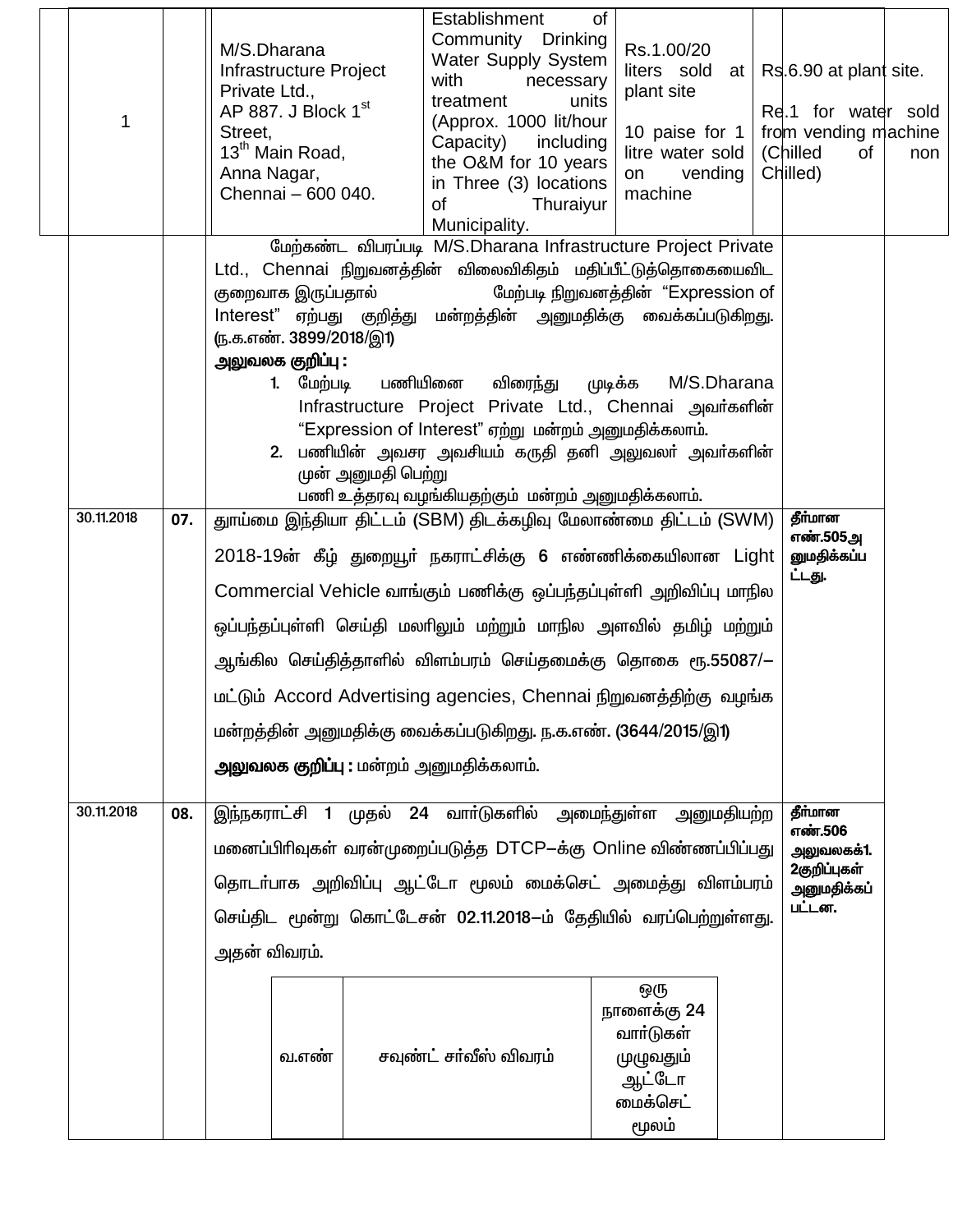|            |     |                                                                                                                                                                                                     |                                                                                                                                                  |                                                                                                           | விளம்பரம்             |            |                             |  |  |  |
|------------|-----|-----------------------------------------------------------------------------------------------------------------------------------------------------------------------------------------------------|--------------------------------------------------------------------------------------------------------------------------------------------------|-----------------------------------------------------------------------------------------------------------|-----------------------|------------|-----------------------------|--|--|--|
|            |     |                                                                                                                                                                                                     |                                                                                                                                                  |                                                                                                           | செய்தல்               |            |                             |  |  |  |
|            |     |                                                                                                                                                                                                     |                                                                                                                                                  |                                                                                                           | விலைப்புள்ளி          |            |                             |  |  |  |
|            |     |                                                                                                                                                                                                     |                                                                                                                                                  |                                                                                                           | விவரம்                |            |                             |  |  |  |
|            |     |                                                                                                                                                                                                     | வை.கணேசன்,                                                                                                                                       |                                                                                                           |                       |            |                             |  |  |  |
|            |     | 1.                                                                                                                                                                                                  | சவுண்ட் சா்வீஸ்,                                                                                                                                 |                                                                                                           | <sub>e</sub> 5.1925/- |            |                             |  |  |  |
|            |     |                                                                                                                                                                                                     | துறையூா்<br>பூபதி சவுண்ட் சா்வீஸ்,                                                                                                               |                                                                                                           |                       |            |                             |  |  |  |
|            |     | 2.                                                                                                                                                                                                  | துறையூா்                                                                                                                                         |                                                                                                           | eҧ.1975/-             |            |                             |  |  |  |
|            |     | 3.                                                                                                                                                                                                  | V.சேகரன் சவுண்ட் சர்வீஸ்<br>துறையூா்                                                                                                             |                                                                                                           | $\epsilon$ гђ.1850/-  |            |                             |  |  |  |
|            |     | மேற்கண்ட மூன்று விலைப்புள்ளிகளில் V.சேகரன் சவுண்ட் சர்வீஸ்<br>விலைப்புள்ளி மற்ற இரண்டு சவுண்ட் சர்வீஸ் விலைப்புள்ளியைக் காட்டிலும்<br>குறைவாக உள்ளது. V.சேகரன் சவுண்ட் சா்வீஸ் விலைப்புள்ளியை ஏற்று |                                                                                                                                                  |                                                                                                           |                       |            |                             |  |  |  |
|            |     | மேற்காணும்                                                                                                                                                                                          | ஆட்டோ விளம்பரம் செய்துகொள்ளவும்,                                                                                                                 |                                                                                                           |                       |            |                             |  |  |  |
|            |     |                                                                                                                                                                                                     | செலவினத்தையும் செய்துகொள்ளவும் மன்றத்தின் ஒப்புதலுக்கு                                                                                           |                                                                                                           |                       | இதற்கான    |                             |  |  |  |
|            |     |                                                                                                                                                                                                     | வைக்கப்படுகிறது. ரு.க.எண்.4205/2018/எப்1)                                                                                                        |                                                                                                           |                       |            |                             |  |  |  |
|            |     |                                                                                                                                                                                                     |                                                                                                                                                  |                                                                                                           |                       |            |                             |  |  |  |
|            |     | 1.                                                                                                                                                                                                  | அலுவலக குறிப்பு :<br>மன்றம் அனுமதி வழங்கலாம்.<br>2. மேற்காணும் செலவினத்தினை நகராட்சி பொது நிதியிலிருந்து<br>சய்துகொள்ளவும் மன்றம் அனுமதிக்கலாம். |                                                                                                           |                       |            |                             |  |  |  |
| 30.11.2018 | 09. |                                                                                                                                                                                                     | தீர்மான<br>இந்நகராட்சிப் பகுதியில் அனுமதியற்ற மனைப்பிரிவுகள் / மனைகள்                                                                            |                                                                                                           |                       |            |                             |  |  |  |
|            |     |                                                                                                                                                                                                     | முறைப்படுத்துதல் சம்மந்தமான தனி மனை (கிரையம் செய்த தனி பிளாட்)                                                                                   |                                                                                                           |                       |            | எண்.507<br>அலுவலகக்1.       |  |  |  |
|            |     | மனைப்பிரிவு                                                                                                                                                                                         | வரன்முறைப்படுத்த DTCP–க்கு Online                                                                                                                |                                                                                                           |                       | விண்ணப்பம் | 2குறிப்புகள்<br>அனுமதிக்கப் |  |  |  |
|            |     |                                                                                                                                                                                                     | செய்வது தொடா்பான அறிவிப்பு பிளக்ஸ் போா்டு நகராட்சிப் பகுதியில்                                                                                   |                                                                                                           |                       |            | பட்டன.                      |  |  |  |
|            |     |                                                                                                                                                                                                     | பேருந்து நிலையம், பாலக்கரை, மணமகள் ஸ்டோர், மார்க்கெட், சிலோன்                                                                                    |                                                                                                           |                       |            |                             |  |  |  |
|            |     |                                                                                                                                                                                                     | ஆபிஸ், பாலக்கரை (போலீஸ் ஸ்டேசன்), கூட்டுறவு நகா், எக்ஸ்டென்சன்                                                                                   |                                                                                                           |                       |            |                             |  |  |  |
|            |     |                                                                                                                                                                                                     | (குடில் ரோடு), காமராஜ் நகா் மற்றும் குட்டக்கரை அகிய 10 இடங்களில்                                                                                 |                                                                                                           |                       |            |                             |  |  |  |
|            |     |                                                                                                                                                                                                     | வைப்பதற்குரிய கொட்டேசன் கீழ்காணும் 3 பிரிண்டா்ஸ்களிலிருந்து                                                                                      |                                                                                                           |                       |            |                             |  |  |  |
|            |     |                                                                                                                                                                                                     | வரப்பெற்றுள்ளது. அதன் விபரம்.                                                                                                                    |                                                                                                           |                       |            |                             |  |  |  |
|            |     | வ.எண்                                                                                                                                                                                               | பிரிண்டர்ஸ் விபரம்                                                                                                                               | பணி விவரம்                                                                                                | கொட்டேசன்<br>தொகை ரூ. |            |                             |  |  |  |
|            |     | $\mathbf{1}$                                                                                                                                                                                        | சுஜி பிரிண்டர்ஸ்,<br>துறையூா்                                                                                                                    | பிளக்ஸ்<br>ஒரு<br>போர்டு<br>தயார்<br>செய்தல்,<br>ஆங்கிளில்<br>ஒட்டுதல்<br>நகராட்சிக்குரி<br>இடத்தில்<br>Ш | еҧ.4300/-             |            |                             |  |  |  |
|            |     |                                                                                                                                                                                                     |                                                                                                                                                  | நிறுவுதல் கூலி                                                                                            |                       |            |                             |  |  |  |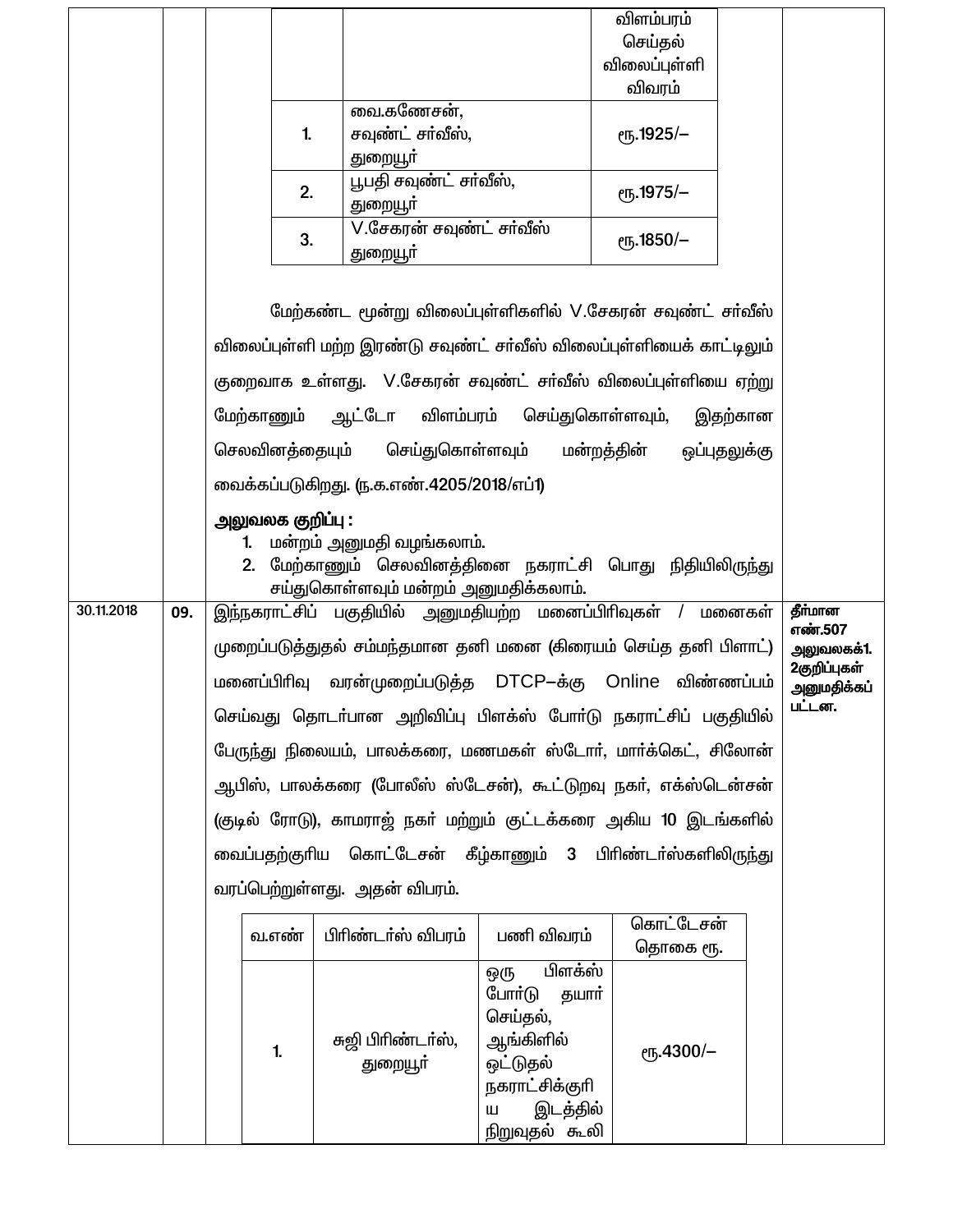|            |     |                                                                       |                   |                                                                                                                                                                                                                 | உட்பட.                                                                                                                                |                  |  |                    |
|------------|-----|-----------------------------------------------------------------------|-------------------|-----------------------------------------------------------------------------------------------------------------------------------------------------------------------------------------------------------------|---------------------------------------------------------------------------------------------------------------------------------------|------------------|--|--------------------|
|            |     |                                                                       | 2.                | கவி டிஜிட்டல்<br>பிளக்ஸ்<br>பிரிண்ட்டிங்,<br>துறையூர்                                                                                                                                                           | பிளக்ஸ்<br>ஒரு<br>போர்டு<br>தயார்<br>செய்தல்,<br>ஆங்கிளில்<br>ஒட்டுதல்<br>நகராட்சிக்குரி<br>இடத்தில்<br>Ш<br>நிறுவுதல் கூலி<br>உட்பட. | еҧ.4000/-        |  |                    |
|            |     |                                                                       | 3.                | மூகாம்பிகை<br>பிரிண்டர்ஸ்,<br>துறையூா்.                                                                                                                                                                         | பிளக்ஸ்<br>ஒரு<br>போர்டு<br>தயார்<br>செய்தல்,<br>ஆங்கிளில்<br>ஒட்டுதல்<br>நகராட்சிக்குரி<br>இடத்தில்<br>Ш<br>நிறுவுதல் கூலி<br>உட்பட. | еҧ.4600/-        |  |                    |
|            |     |                                                                       |                   | மேற்காணும் விவரப்படி வரப்பெற்ற 3 விலைப்புள்ளிகளில் துறையூா் கவி                                                                                                                                                 |                                                                                                                                       |                  |  |                    |
|            |     |                                                                       |                   | டிஜிட்டல் பிரிண்டா்ஸ் விலைப்புள்ளி மற்ற 2 பிரிண்டிங் விலைப்புள்ளியை                                                                                                                                             |                                                                                                                                       |                  |  |                    |
|            |     |                                                                       |                   | காட்டிலும் குறைவான விலைப்புள்ளியை அளித்துள்ளது. துறையூா் கவி                                                                                                                                                    |                                                                                                                                       |                  |  |                    |
|            |     |                                                                       | டிஜிட்டல்         | பிளக்ஸ்                                                                                                                                                                                                         | பிரிண்டிங் விலைப்புள்ளியை                                                                                                             | ஏற்று<br>பணியினை |  |                    |
|            |     |                                                                       | செய்துகொள்ளவும்   | செலவினம்                                                                                                                                                                                                        | செய்துகொள்ளவும்                                                                                                                       | மன்றத்தின்       |  |                    |
|            |     |                                                                       |                   | அனுமதிக்கு வைக்கப்படுகிறது. (ந.க.எண்.4205/2018/எப்1)                                                                                                                                                            |                                                                                                                                       |                  |  |                    |
|            |     |                                                                       | அலுவலக குறிப்பு : | 1. நகராட்சிப்பகுதியில் 10 இடங்களில் மேற்காணும் விவர அறிவிப்பு<br>பிளக்ஸ் போா்டு வைக்க மன்றம் அனுமதிக்கலாம்.<br>2. மேற்காணும் பணிக்கான செலவினம் நகராட்சி பொது நிதியில்<br>செய்து கொள்ளவும் மன்றம் அனுமதிக்கலாம். |                                                                                                                                       |                  |  |                    |
| 30.11.2018 | 10. |                                                                       | நகராட்சி          | நிா்வாக ஆணையா், சென்னை                                                                                                                                                                                          |                                                                                                                                       | அவா்களது         |  | தீர்மான<br>எண்.508 |
|            |     |                                                                       |                   | ந.க.எண்.15510/2018/டிபி3, நாள்.11.10.2018 சுற்றறிக்கையில் அனுமதியற்ற                                                                                                                                            |                                                                                                                                       |                  |  | அனுமதிக்கப்        |
|            |     |                                                                       |                   | மனைப்பிரிவுகள் / மனைகள் முறைப்படுத்துதல் சம்மந்தமாக அறிவுரைகள்                                                                                                                                                  |                                                                                                                                       |                  |  | பட்டன.             |
|            |     |                                                                       |                   | வழங்கப்பட்டுள்ளது. தனி மனை (கிரையம் செய்த தனி பிளாட்)                                                                                                                                                           |                                                                                                                                       |                  |  |                    |
|            |     |                                                                       |                   | மனைப்பிரிவு வரன்முறைப்படுத்த DTCP–க்கு Online விண்ணப்பம்                                                                                                                                                        |                                                                                                                                       |                  |  |                    |
|            |     | சமா்ப்பிக்க அறிவிப்பு பிளக்ஸ் போா்டு மூலம் இந்நகராட்சிப் பகுதியில் 10 |                   |                                                                                                                                                                                                                 |                                                                                                                                       |                  |  |                    |
|            |     |                                                                       |                   | இடங்களில் நிறுவப்பட்டு சம்மந்தப்பட்ட உரிமையாளா் பாா்வைக்கும்                                                                                                                                                    |                                                                                                                                       |                  |  |                    |
|            |     |                                                                       |                   | பொதுமக்களின் பாா்வைக்கும் வைக்கப்படவும் மற்றும் இவ்விவரம் குறித்து                                                                                                                                              |                                                                                                                                       |                  |  |                    |
|            |     |                                                                       |                   | ஆட்டோ மூலம் விளம்பரம் செய்யவும், இதற்கான உத்தேசமான செலவினம்                                                                                                                                                     |                                                                                                                                       |                  |  |                    |
|            |     |                                                                       |                   | ரூ.75,000/-ல் மேற்கொள்ள மன்றத்தின் ஒப்புதலுக்கு வைக்கப்படுகிறது.(                                                                                                                                               |                                                                                                                                       |                  |  |                    |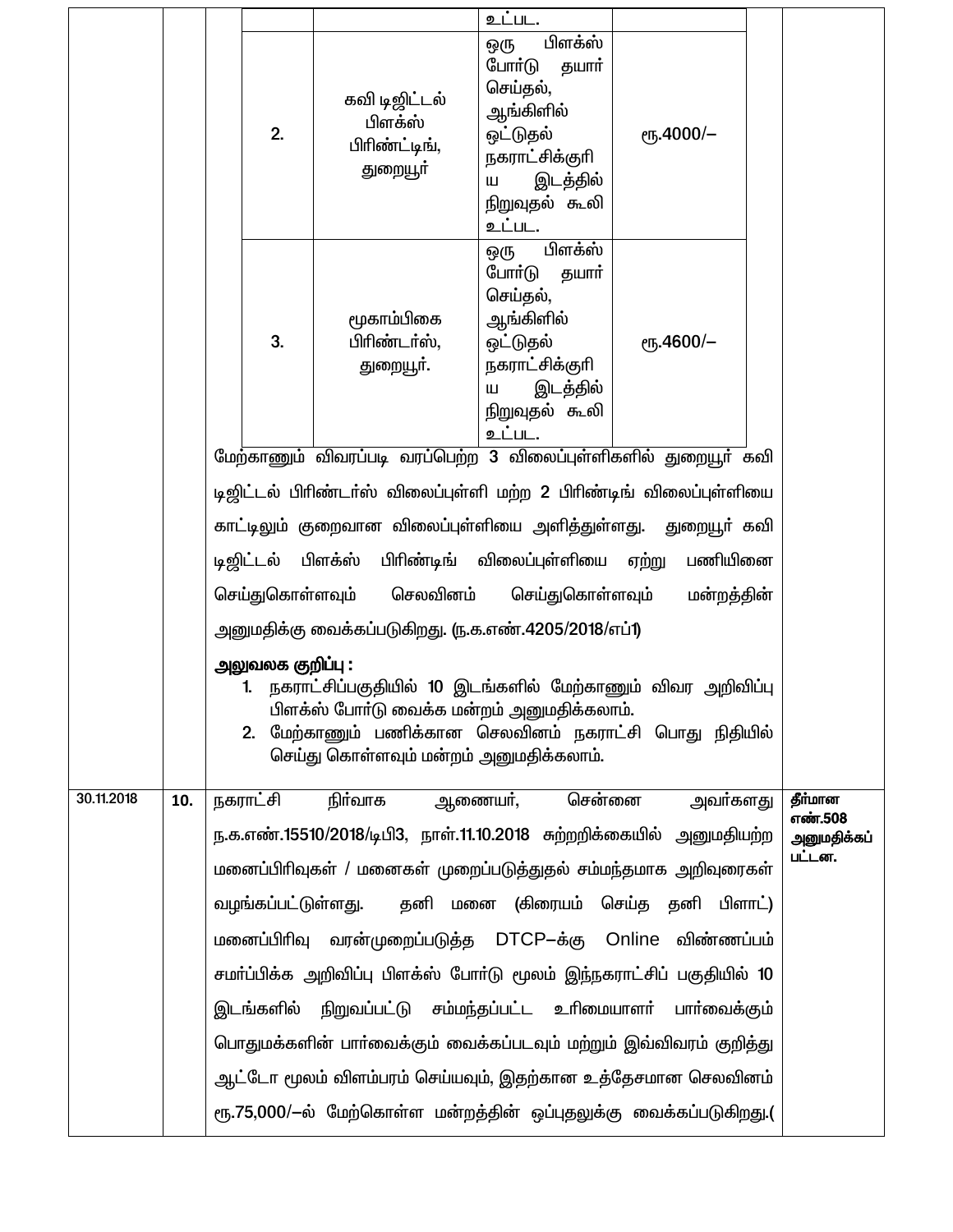|            |     | ந.க.எண்.4205/2018/எப்1)                                                                                    |                            |
|------------|-----|------------------------------------------------------------------------------------------------------------|----------------------------|
|            |     | அலுவலக குறிப்பு: மன்றம் அனுமதிக்கலாம்.                                                                     |                            |
|            |     |                                                                                                            |                            |
| 30.11.2018 | 11. | துறையூா் நகராட்சியில் ஒட்டுனராக பணிபுாிந்து சுய விருப்ப ஓய்வு காரணமாக                                      | தீர்மான                    |
|            |     | 31.10.2018 பிற்பகல் முதல் ஓய்வில் செல்ல சென்னை, நகராட்சி நிர்வாக                                           | எண்.509                    |
|            |     | ஆணையா் அவா்களின் கடிதம் ந.க.எண்.19941/ஜே3/2018 நாள் 29.10.2018 ல்                                          | அலுவலகக்1.<br>2குறிப்புகள் |
|            |     | அனுமதி வழங்கி உத்திரவு பெறப்பட்டுள்ளது.    இக்கடிதத்தினை தொடா்ந்து                                         | அனுமதிக்கப்<br>பட்டன.      |
|            |     | 31.10.2018ல் பணி ஓய்வு பெற்றுள்ளார். ஆதலால் அன்னாருக்கு அரசாணை                                             |                            |
|            |     | எண் 111 நகராட்சி நிா்வாகம் மற்றும்  குடிநீா்<br>வழங்கல் துறை<br>நாள்                                       |                            |
|            |     | 13.08.2007ன்படி, அன்னாருக்கு வழங்க வேண்டிய சிறப்பு சேமநலநிதிக்கான                                          |                            |
|            |     | நிா்வாக பங்குத்தொகை ரூ 10,000/– வழங்கப்பட வேண்டி உள்ளது. எனவே,                                             |                            |
|            |     | மேற்படி   பங்குத்தொகையினை  திரு.ஆா்.தம்பிராஜா,  ஓட்டுனருக்கு  தொகை ரூ                                      |                            |
|            |     | 10000/- வழங்க மன்ற அனுமதி வேண்டப்படுகிறது.ந.க.எண்26/சி1/2018                                               |                            |
|            |     | (அலுவலக குறிப்பு)                                                                                          |                            |
|            |     | அனுமதிக்கலாம்.<br>1 <sub>1</sub>                                                                           |                            |
|            |     | 2. மேற்படி செலவினம் நகராட்சி பொது நிதியில்<br>மேற்கொள்ள                                                    |                            |
|            |     | அனுமதிக்கலாம்.                                                                                             |                            |
| 30.11.2018 | 12. | நகராட்சி நிா்வாக மண்டல இயக்குநா் தஞ்சாவூா் ந.க எண்857/2017/இ2                                              | தீர்மான<br>எண்.510         |
|            |     | நாள் 10.2018     அவா்களின்  கடிதத்தில் தொிவித்தப்படி துாய்மை இந்தியா                                       | அனுமதிக்கப்                |
|            |     | திட்டத்தின் கீழ்<br>மக்களுக்கு விழிப்புணா்வு ஏற்படுத்தும் வகையில்                                          | பட்டது.                    |
|            |     | தற்காலிமாக நியமிக்கப்பட்ட பரப்புரையாளர் மற்றும் மேற்பார்வையாளர்                                            |                            |
|            |     | அவா்களுக்கு அக்டோபா்/2018 நவம்பா்/2018 மற்றும் டிசம்பா்/2018 மூன்று                                        |                            |
|            |     | மாதங்களுக்கு இந்நகராட்சி பொதுநிதியில் இருந்து ஊதியம் வழங்கிட                                               |                            |
|            |     | சென்னை<br>நிர்வாக<br>ஆணையா்<br>அவா்களால்<br>நகராட்சி                                                       |                            |
|            |     | ஆணையிடப்பட்டுள்ளது. மேலும் அரசிடமிருந்து நிதி பெற்றவுடன் ஈடு                                               |                            |
|            |     | செய்துகொள்ளவும் அறிவுறுத்தப்பட்டுள்ளது. எனவே இந்நகராட்சி பொது                                              |                            |
|            |     | மூன்று மாதத்திற்கு ரூ 4லட்சம் தொகை A.M.K-<br>நிதியில்<br>இருந்து                                           |                            |
|            |     | ATHENCOTTASAN MUTHAMIL KHAZAHAGAM நிறுவனத்திற்கு தொகை                                                      |                            |
|            |     | வழங்க மன்றத்தின் அனுமிதிக்க வேண்டப்படுகிறது ரு.க.எண்126/2017/எச்1)                                         |                            |
|            |     | <b>அலுவலகக்குறிப்பு :</b> அனுமதிக்கலாம்.                                                                   |                            |
| 30.11.2018 | 13. | <u>இந்நகராட்சியில்</u><br>பொறியாளா்பிாிவுகளில், பயன்படுத்தப்பட்டு<br>துப்புரவு<br>$\overline{\phantom{a}}$ | தீர்மான<br>எண்.512         |
|            |     | .<br>பாட்டிலாத பழுதடைந்த பழைய வாகன உதிரி பாகங்கள்குழாய்கள், தள்ளுவண்டிகள்                                  | அலுவலகக்.                  |
|            |     | ட்டிகள், டம்பா்பின்கள், குடிநீா்குழாய்கள், மோட்டாா்கள்,<br>போன்ற இரும்பு , தச                              | அ.ஆகுறிப்பு<br>கள்         |
|            |     | <mark>ஸ்டிக், மற்றும் இதர கழிவு பொருட்கள்  <b>பொது ஏலம் / ஒப்பந்தபுள்ளி 29.11.201</b>8</mark>              | அனுமதிக்கப்<br>பட்டன.      |
|            |     | பெறும் என்ற விபரத்தினை <b>கீழ்கண்ட தினசாி நாளிதழில் விளம்பரம் செய்யப்பட்டுள்</b> (                         |                            |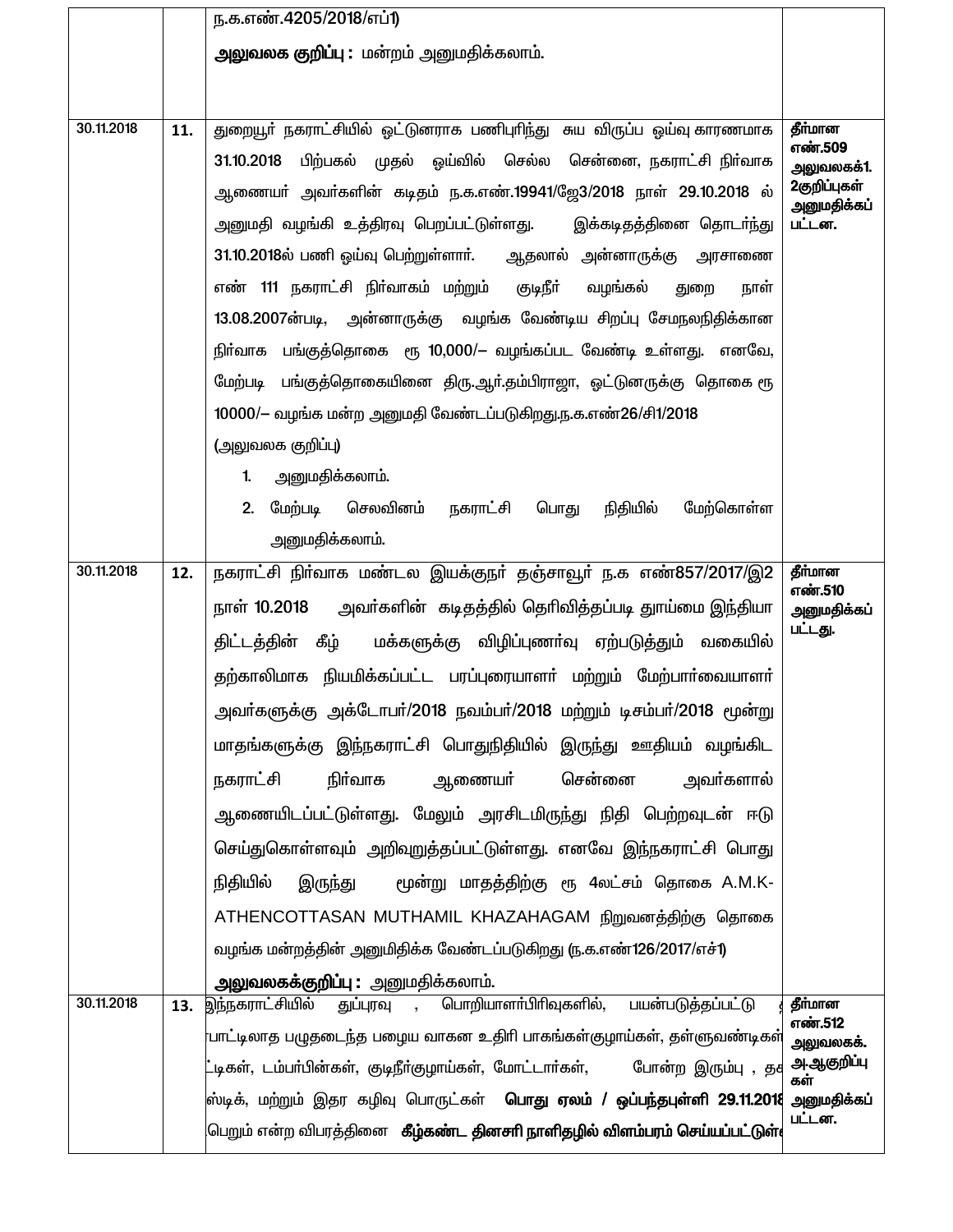|            |                                                                                     | வ.எண்                                                                        | விளம்பரம்<br>செய்யப்பட்ட<br>நாளிதழ் பெயர் | விளம்பரம்<br>செய்யப்பட்ட நாள்                                              | தொகை<br>(ரூபாய்)               |                        |  |  |  |  |
|------------|-------------------------------------------------------------------------------------|------------------------------------------------------------------------------|-------------------------------------------|----------------------------------------------------------------------------|--------------------------------|------------------------|--|--|--|--|
|            |                                                                                     | $\mathbf{1}$                                                                 | தினதந்தி,திருச்சிபதிப்                    | 10.11.2018                                                                 | еҧ.8,400/-                     |                        |  |  |  |  |
|            |                                                                                     |                                                                              | மேற்கண்ட<br>நாளிதழ்களில்                  | விளம்பரம்<br>செய்யப்பட்டதற்கு                                              | <b>BRIGHT</b>                  |                        |  |  |  |  |
|            |                                                                                     | <b>ADVERTISING</b>                                                           | <b>CHENNAI</b>                            | நிறுவனம்                                                                   | $\epsilon$ Гђ.8,400/-<br>வழங்க |                        |  |  |  |  |
|            |                                                                                     |                                                                              | கேட்டுக்கொண்டுள்ளது.                      | ஆகையால்                                                                    | தொகை                           |                        |  |  |  |  |
|            |                                                                                     |                                                                              |                                           | வழங்கமன்றஅனுமதிவேண்டப்படுகிறது.(ந.க.எண்;4469/2018/அ1)                      |                                |                        |  |  |  |  |
|            |                                                                                     | அலுவலககுறிப்பு:அ)அனுமதிக்கலாம்                                               |                                           |                                                                            |                                |                        |  |  |  |  |
|            |                                                                                     | ஆ) செலவினத்தை நகராட்சி பொது நிதிலிருந்து<br>செலவு<br>செய்யலாம்.              |                                           |                                                                            |                                |                        |  |  |  |  |
| 30.11.2018 | 14.                                                                                 |                                                                              |                                           | இந்நகராட்சியில் துப்புரவு,பொறியாளா்பிரிவுகளில், பயன்படுத்தப்பட்டு தற்போது  |                                | தீர்மான<br>எண்.513     |  |  |  |  |
|            |                                                                                     | பயன்பாட்டிலாத பழுதடைந்த பழைய வாகன உதிரி பாகங்கள் , குழாய்கள்,<br>அனுமதிக்கப் |                                           |                                                                            |                                |                        |  |  |  |  |
|            | பட்டது.<br>குப்பை தொட்டிகள், டம்பா்பின்கள்,<br>தள்ளுவண்டிகள்,<br>குடிநீா்குழாய்கள், |                                                                              |                                           |                                                                            |                                |                        |  |  |  |  |
|            |                                                                                     | போன்ற இரும்பு , தகர, டயா், பிளாஸ்டிக், மற்றும் இதர கழிவு<br>மோட்டார்கள்,     |                                           |                                                                            |                                |                        |  |  |  |  |
|            |                                                                                     | பொது ஏலம் 29.11.2018ம் தேதி ஒப்பந்தப்புள்ளிகள் பொது ஏலம்<br>பொருட்கள்        |                                           |                                                                            |                                |                        |  |  |  |  |
|            | இவ்<br>நடைபெறயுள்ளது.<br>ஏலமும்<br>நடைபெறமால்<br>ஏதேனும்<br>இருக்க                  |                                                                              |                                           |                                                                            |                                |                        |  |  |  |  |
|            |                                                                                     |                                                                              |                                           | சட்டபிரச்சனைகள் ஏற்பட வாய்ப்பாகயுள்ளதால் , நடைபெறும் ஏலம் மற்றும்          |                                |                        |  |  |  |  |
|            |                                                                                     |                                                                              |                                           | ஒப்பந்தப்புள்ளி நிகழ்வுகளை வீடியோ மூலம் பதிவு செய்ய காள்ளவும். பதிவு செய்த |                                |                        |  |  |  |  |
|            |                                                                                     | நிகழ்வுகளை                                                                   | தகட்டில்<br>குறும்                        | பதிவுசெய்யது                                                               | பெறவும்<br>ஆகும்               |                        |  |  |  |  |
|            |                                                                                     |                                                                              | உத்தேசசெலவினம்ரூ.10,000/—செலவினத்தொகை     |                                                                            |                                |                        |  |  |  |  |
|            |                                                                                     |                                                                              | மன்றத்தின்அனுமதிக்குவைக்கப்படுகிறது.      |                                                                            |                                |                        |  |  |  |  |
|            |                                                                                     |                                                                              | ந.க.எண்.4469/2018/அ                       |                                                                            |                                |                        |  |  |  |  |
|            |                                                                                     |                                                                              | அலுவலககுறிப்பு. மன்றம் அனுமதிக்கலாம்.     |                                                                            |                                |                        |  |  |  |  |
| 30.11.2018 | 15.                                                                                 |                                                                              |                                           | துறையூா் நகராட்சியில் தமிழ்நாடு நகா்புற சாலைகள் அபிவிருத்தி திட்டம்        |                                | தீர்மான<br>எண்.513     |  |  |  |  |
|            |                                                                                     |                                                                              |                                           | (TURIP 2018–19)–ன் கீழ் பழுதடைந்த தார் சாலைகளை புதுப்பிக்கவும்             |                                | அனுமதிக்கப்<br>பட்டது. |  |  |  |  |
|            |                                                                                     |                                                                              |                                           | மற்றும் புதிதாக தாா்சாலைகள் அமைக்கும் பணிக்கு ஒப்பந்தப்புள்ளி              |                                |                        |  |  |  |  |
|            |                                                                                     |                                                                              |                                           | அறிவிப்பு மாநில ஒப்பந்தப்புள்ளி செய்தி மலாிலும் மற்றும் மாநில அளவில்       |                                |                        |  |  |  |  |
|            |                                                                                     |                                                                              |                                           | தமிழ் மற்றும் ஆங்கில செய்தித்தாளில் விளம்பரம் செய்தமைக்கு தொகை             |                                |                        |  |  |  |  |
|            |                                                                                     |                                                                              |                                           | ரூ.68947/- மட்டும் Accord Advertising agencies, Chennai                    |                                |                        |  |  |  |  |
|            |                                                                                     |                                                                              |                                           | நிறுவனத்திற்கு வழங்க மன்றத்தின் அனுமதிக்கு வைக்கப்படுகிறது.                |                                |                        |  |  |  |  |
|            |                                                                                     |                                                                              | ந.க.எண். (2074/2015/இ1)                   |                                                                            |                                |                        |  |  |  |  |
|            |                                                                                     |                                                                              | அலுவலக குறிப்பு : மன்றம் அனுமதிக்கலாம்.   |                                                                            |                                |                        |  |  |  |  |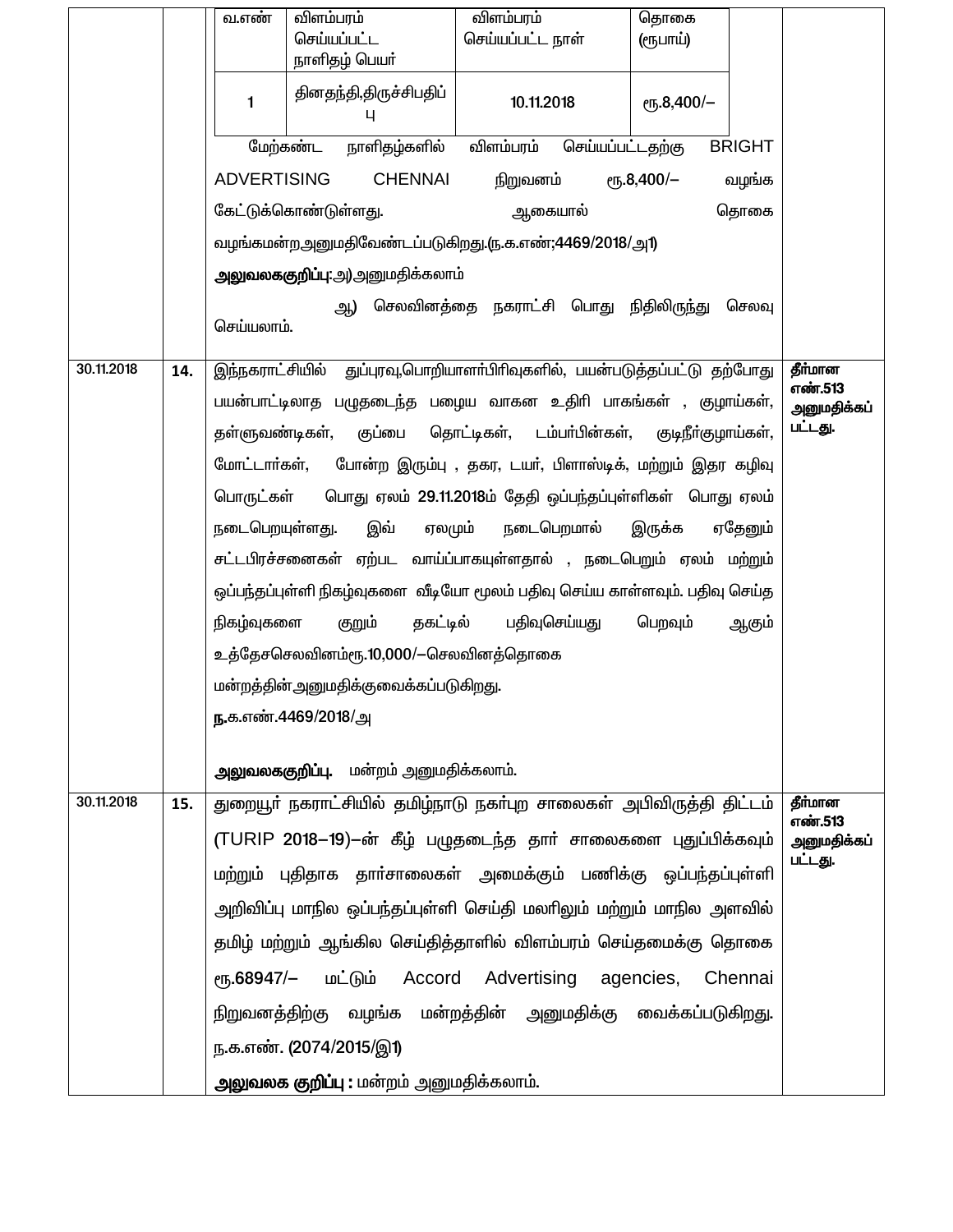| 30.11.2018 | 16. | இந்நகராட்சியில் பொறியியல் பிரிவு பழுதடைந்த பழைய குடிநிர் பராமரிப்பு உதிரி    |                                         |                                                                           |          |                    |  |  |  |
|------------|-----|------------------------------------------------------------------------------|-----------------------------------------|---------------------------------------------------------------------------|----------|--------------------|--|--|--|
|            |     | பாகங்கள் இரும்பு குழாய்கள் மோட்டாா்கள் ,தகரம் ஸ்டில் ,பிளாஸ்டிக் மற்றும் பிற |                                         |                                                                           |          |                    |  |  |  |
|            |     |                                                                              |                                         | கழிவு பொருட்கள் ஒப்பந்தப்புள்ளி மற்றும் பொது ஏலத்தில் எடுத்துக் கொள்ளும்  |          | வழங்கப்பட்ட<br>து. |  |  |  |
|            |     |                                                                              |                                         | வகையில் இந்நகா்மன்றத் திா்மான எண் 475 நாள்4.10.2018 ல் அனுமதிக்கப்பட்டது. |          |                    |  |  |  |
|            |     | இதன் படி பொது எலம் மற்றும் ஒப்பந்தப்புள்ளி அறிவிக்கை 29.11.2018 அன்று 11.00  |                                         |                                                                           |          |                    |  |  |  |
|            |     | மணிக்கு ஒப்பந்தப்புள்ளி பெறவும் அன்றைய தினம் 11.30 மணியளவில் பொது            |                                         |                                                                           |          |                    |  |  |  |
|            |     | ஏலம் நடை பெறும் வகையில் தயாா் செய்து தினத்தந்தி தினசாி நாளிதழில்             |                                         |                                                                           |          |                    |  |  |  |
|            |     | 10.11.2018                                                                   |                                         | விளம்பரம் செய்யப்பட்டுள்ளது, இதில் 29.11.2018ம்                           | தேதியில் |                    |  |  |  |
|            |     |                                                                              |                                         | கீழ்க்கண்டவாறு ஏலத்தாரா்கள் கலந்து கொண்டு எடை 1கிலோவிற்கு உயா்ந்த         |          |                    |  |  |  |
|            |     |                                                                              | பட்ச கேள்வி கோட்டுள்ளார்கள் அதன் விபரம் |                                                                           |          |                    |  |  |  |
|            |     | வரிசை                                                                        | ஏலத்தில்<br>கலந்து                      | எடை1கிலோக்கான                                                             |          |                    |  |  |  |
|            |     | எண்                                                                          | கொண்டவா் பெயா்                          | ஏலக்கேள்வி<br>உயர்ந்த                                                     |          |                    |  |  |  |
|            |     |                                                                              |                                         | விபரம்                                                                    |          |                    |  |  |  |
|            |     | $\blacksquare$                                                               | <b>S.மனோகரன்</b>                        | ஏலம் கோரவில்லை                                                            |          |                    |  |  |  |
|            |     | $\overline{2}$                                                               | S.பாஸ்கரன்                              | ஏலம் கோரவில்லை                                                            |          |                    |  |  |  |
|            |     | $\mathbf 3$                                                                  | $V$ .பெருமாள்                           | ஏலம் கோரவில்லை                                                            |          |                    |  |  |  |
|            |     | ஏலம் கோரவில்லை<br>G.V.ரவிவர்மா<br>$\overline{4}$                             |                                         |                                                                           |          |                    |  |  |  |
|            |     | 5                                                                            | S.கண்ணன்                                | ஏலம் கோரவில்லை                                                            |          |                    |  |  |  |
|            |     | $\bf 6$                                                                      | P.மணிவேல்                               | ஏலம் கோரவில்லை                                                            |          |                    |  |  |  |
|            |     | $\overline{7}$                                                               | கீரின்டிரேடர்ஸ்                         | ஏலம் கோரவில்லை                                                            |          |                    |  |  |  |
|            |     | 8                                                                            | த.சுரேஸ்குமார்                          | ஏலம் கோரவில்லை                                                            |          |                    |  |  |  |
|            |     | 9                                                                            | ரா.சரண்ராஜ்                             | ஏலம் கோரவில்லை                                                            |          |                    |  |  |  |
|            |     | 10                                                                           | S.சரவணன்                                | எலம் கோரவில்லை                                                            |          |                    |  |  |  |
|            |     | 11                                                                           | செ.லெனின் குமார்                        | ஏலம் கோரவில்லை                                                            |          |                    |  |  |  |
|            |     | 12                                                                           | A.வசந்த குமார்                          | ஏலம் கோரவில்லை                                                            |          |                    |  |  |  |
|            |     | 13                                                                           | M.செந்திர் குமார்                       | ஏலம் கோரவில்லை                                                            |          |                    |  |  |  |
|            |     | 14                                                                           | S.ராஜ் குமார்                           | ஏலம் கோரவில்லை                                                            |          |                    |  |  |  |
|            |     | 15                                                                           | A.சரவணன்                                | ஏலம் கோரவில்லை                                                            |          |                    |  |  |  |
|            |     | 16                                                                           | sree abirami                            | 24.40                                                                     |          |                    |  |  |  |
|            |     | traders                                                                      |                                         |                                                                           |          |                    |  |  |  |
|            |     | ஏலம் கோரவில்லை<br>17<br><b>M</b> .கண்ணத்ாசன்                                 |                                         |                                                                           |          |                    |  |  |  |
|            |     | 18                                                                           | அ.காா்த்திக்                            | ஏலம் கோரவில்லை                                                            |          |                    |  |  |  |
|            |     | குமார்                                                                       |                                         |                                                                           |          |                    |  |  |  |
|            |     | 19                                                                           | N.வினோத்                                | ஏலம் கோரவில்லை                                                            |          |                    |  |  |  |
|            |     | 20                                                                           | <b>A.மருதை</b>                          | ஏலம் கோரவில்லை                                                            |          |                    |  |  |  |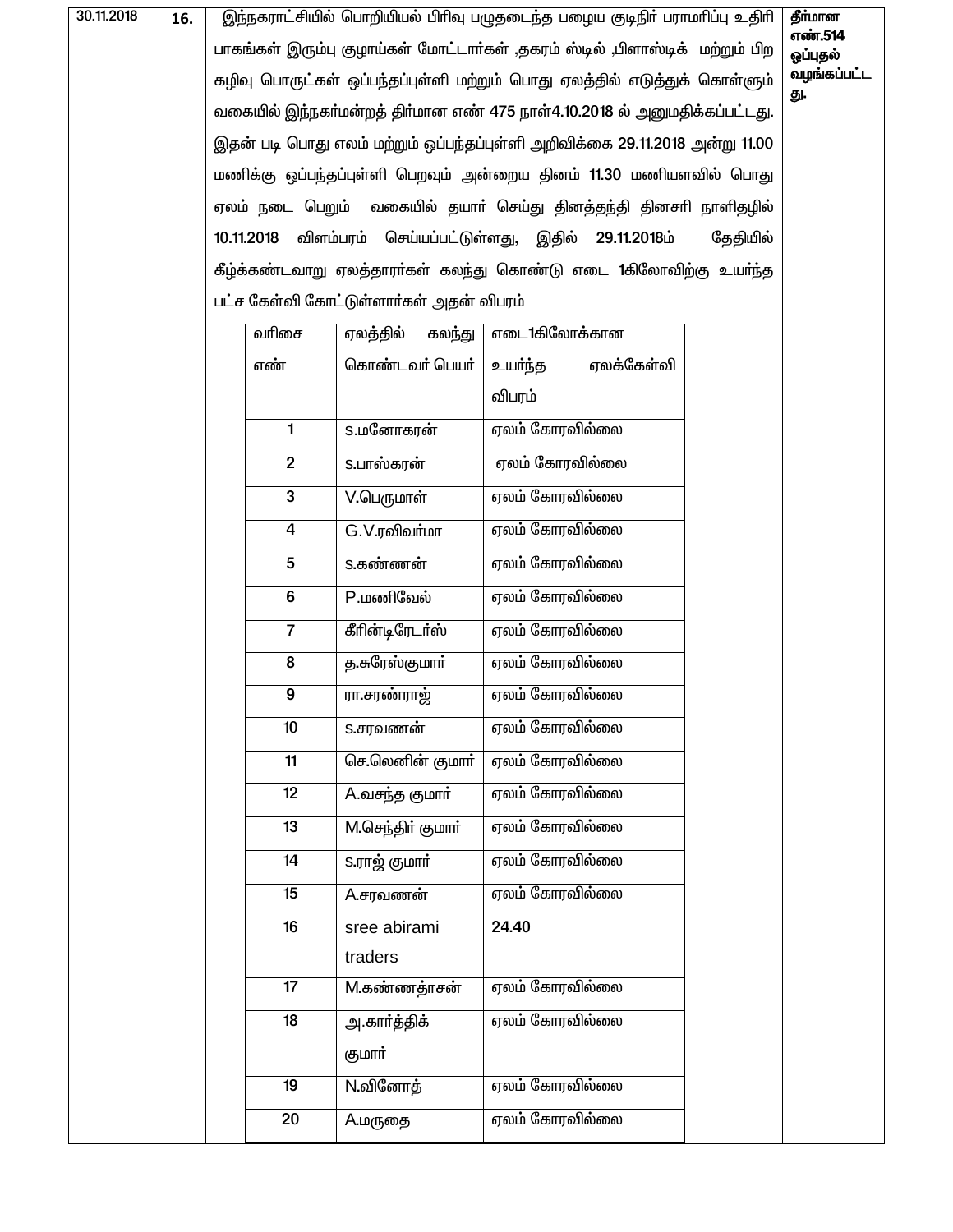|            |     |                                                                         | 21                                                                           | குருமா்த்தி                            | ஏலம் கோரவில்லை                                                               |         |                    |  |
|------------|-----|-------------------------------------------------------------------------|------------------------------------------------------------------------------|----------------------------------------|------------------------------------------------------------------------------|---------|--------------------|--|
|            |     |                                                                         | 22                                                                           | கண்ணன்                                 | ஏலம் கோரவில்லை                                                               |         |                    |  |
|            |     |                                                                         | 23                                                                           | செ.பிரகாஸ்                             | ஏலம் கோரவில்லை                                                               |         |                    |  |
|            |     |                                                                         | 24                                                                           | R.கலியமுர்த்தி                         | ஏலம் கோரவில்லை                                                               |         |                    |  |
|            |     |                                                                         | 25                                                                           | T.சௌந்தரபாண்டி                         | ஏலம் கோரவில்லை                                                               |         |                    |  |
|            |     |                                                                         |                                                                              | யன்                                    |                                                                              |         |                    |  |
|            |     |                                                                         | 26                                                                           | பாலமுருகவேல்                           | ஏலம் கோரவில்லை                                                               |         |                    |  |
|            |     |                                                                         | 27                                                                           | அ.கமலம்                                | ஏலம் கோரவில்லை                                                               |         |                    |  |
|            |     |                                                                         | 28                                                                           | S.பெருமாள்சாமி                         | ஏலம் கோரவில்லை                                                               |         |                    |  |
|            |     |                                                                         | 29                                                                           | <b>R.</b> மனோகர்                       | 24.10                                                                        |         |                    |  |
|            |     |                                                                         | 30                                                                           | M.சுதாகர்                              | ஏலம் கோரவில்லை                                                               |         |                    |  |
|            |     |                                                                         | 31                                                                           | பிரசன்னா                               | 24.30                                                                        |         |                    |  |
|            |     |                                                                         |                                                                              | டிரேடர்ஸ்                              |                                                                              |         |                    |  |
|            |     |                                                                         | 32                                                                           | Srivelavan traders                     | 24.50                                                                        |         |                    |  |
|            |     |                                                                         | 33                                                                           | M.S.K steels                           | 24.60                                                                        |         |                    |  |
|            |     |                                                                         | மேற்க்காணும் ஏலதாரர்களில் M.S.K steels<br>வடக்கு காட்டுர் திருச்சி என்பவர்   |                                        |                                                                              |         |                    |  |
|            |     |                                                                         | கிலோ1 ஒன்றுக்குரூ 24.60 பைசா உயர்ந்த பட்ச ஏலம் கேள்வியாக கேட்டுள்ளார்        |                                        |                                                                              |         |                    |  |
|            |     |                                                                         | மற்றும் ஹீ காமட்சி அம்மன் டிடேரஸ்  பெருந்துரை ஒப்பந்தப்புள்ளியில் கிலோ       |                                        |                                                                              |         |                    |  |
|            |     |                                                                         | 1ஒன்றுக்கு 14.70பைசா உயர்ந்த பட்ச ஒப்பந்தப்புள்ளி தெரிவித்துள்ளார். இதன் படி |                                        |                                                                              |         |                    |  |
|            |     |                                                                         |                                                                              |                                        | M.S.K steels வடக்கு காட்டுர் ,திருச்சி கிலோ 1 ஒன்றுக்கு ரூ24.60 உயர்ந்த பட்ச |         |                    |  |
|            |     |                                                                         |                                                                              |                                        | ஏலக்கேள்வி கேட்டுள்ளார். எனவே M.S.K steels வடக்கு காட்டுர் திருச்சி          |         |                    |  |
|            |     |                                                                         |                                                                              |                                        | அவா்கள் உயா்ந்த பட்ச ஏலக்கேள்வி கேட்டுள்ளதை பொறியியல் பிாிவின்               |         |                    |  |
|            |     |                                                                         |                                                                              |                                        | உள்ளபழைய கழிவு பொருட்களை ஒப்படைப்பு செய்ய மன்றத்தின் ஒப்பலுக்கு              |         |                    |  |
|            |     |                                                                         |                                                                              | வைக்கப்படுகிறது ரு.க. எண்4469/2018/அ1) |                                                                              |         |                    |  |
|            |     |                                                                         |                                                                              | அ.கு. மன்றம் ஒப்புதல் வழங்கலாம்        |                                                                              |         |                    |  |
| 30.11.2018 | 17. |                                                                         |                                                                              |                                        | இந்நகராட்சியில் துப்புரவு பிரிவுவில் பயன்படுத்தப்பட்டு தற்போது பயன்பாட்டில்  |         | தீர்மான<br>எண்.515 |  |
|            |     |                                                                         |                                                                              |                                        | இல்லாத தகரம் இரும்பு ஸ்டில் பாகங்கள் மற்றும் பிற கழிவு பொருட்கள்             |         | ஒப்புதல்           |  |
|            |     |                                                                         |                                                                              |                                        | ஒப்பந்தப்புள்ளி மற்றும் பொது ஏலத்தில் எடுத்துக் கொள்ளும்                     | வகையில் | வழங்கப்பட்ட<br>து. |  |
|            |     |                                                                         |                                                                              |                                        | இந்நகா்மன்றத் திா்மான எண் 475 நாள்4.10.2018 ல் அனுமதிக்கப்பட்டது. இதன் படி   |         |                    |  |
|            |     |                                                                         |                                                                              |                                        | பொது எலம் மற்றும் ஒப்பந்தப்புள்ளி அறிவிக்கை 29.11.2018 அன்று 11.00 மணிக்கு   |         |                    |  |
|            |     |                                                                         |                                                                              |                                        | ஒப்பந்தப்புள்ளி பெறவும் அன்றைய தினம் 11.30 மணியளவில் பொது ஏலம் நடை           |         |                    |  |
|            |     | பெறும்                                                                  |                                                                              |                                        | வகையில் தயாா் செய்து தினத்தந்தி தினசாி நாளிதழில் 10.11.2018                  |         |                    |  |
|            |     | விளம்பரம் செய்யப்பட்டுள்ளது, இதில் 29.11.2018ம் தேதியில் கீழ்க்கண்டவாறு |                                                                              |                                        |                                                                              |         |                    |  |
|            |     |                                                                         |                                                                              |                                        | ஏலத்தாரா்கள் கலந்து கொண்டு எடை 1கிலோவிற்கு உயா்ந்த பட்ச கேள்வி               |         |                    |  |
|            |     |                                                                         |                                                                              | கோட்டுள்ளார்கள் அதன் விபரம்            |                                                                              |         |                    |  |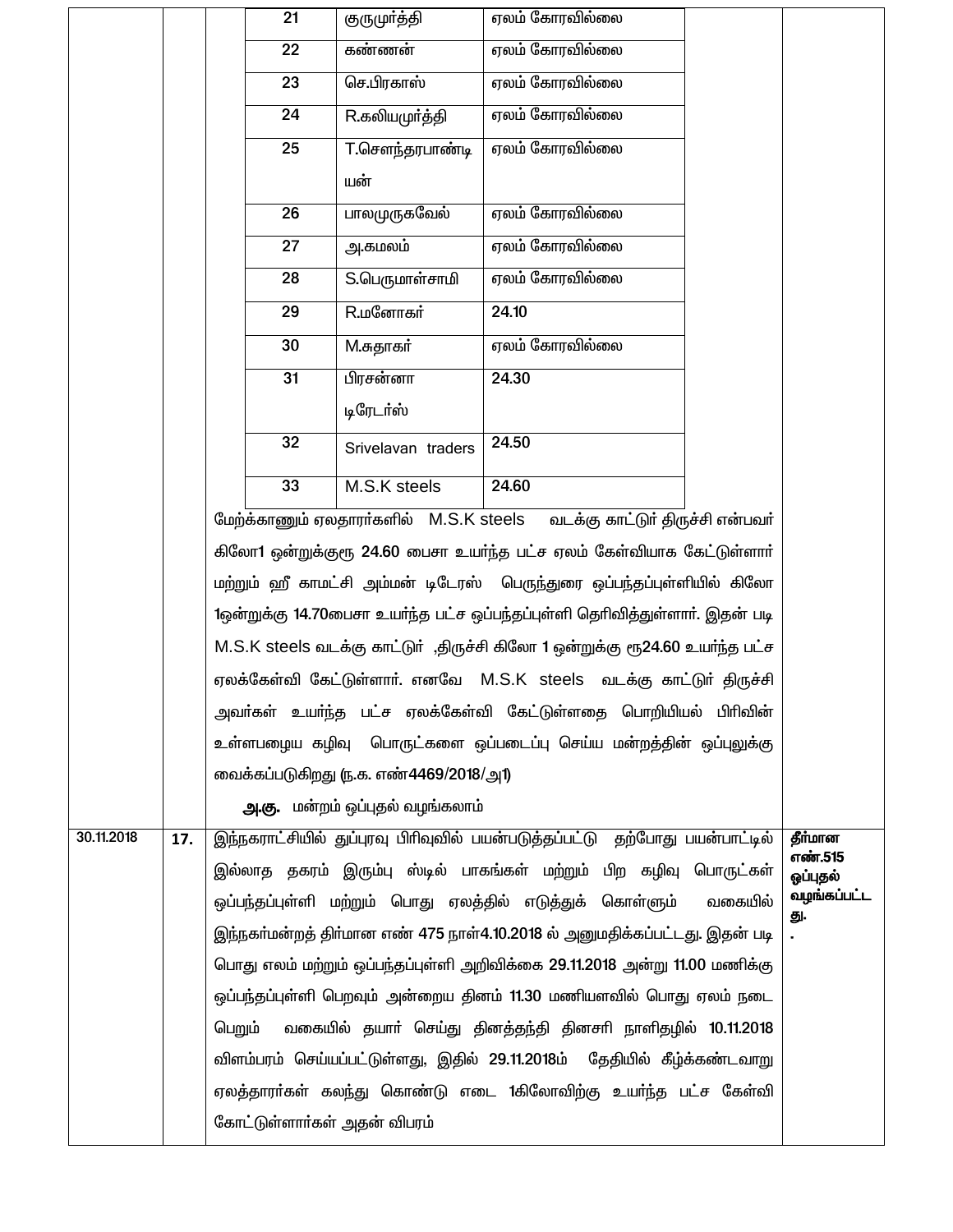|  | வரிசை          | ஏலத்தில்<br>கலந்து        | எடை1கிலோக்கான         |  |
|--|----------------|---------------------------|-----------------------|--|
|  | எண்            | கொண்டவர் பெயர்            | உயா்ந்த<br>ஏலக்கேள்வி |  |
|  |                |                           | விபரம்                |  |
|  | 1              | $V$ .பெருமாள்             | 17.40                 |  |
|  | $\overline{2}$ | G.V.ரவிவர்மா              | கலந்துகொள்ளவில்லை     |  |
|  | 3              | S.கண்ணன்                  | ஏலம் கோரவில்லை        |  |
|  | 4              | <b>p.மணிவேல்</b>          | ஏலம் கோரவில்லை        |  |
|  | 5              | S.பாஸ்கரன்                | ஏலம் கோரவில்லை        |  |
|  | 6              | த.சுரேஸ்குமார்            | ஏலம் கோரவில்லை        |  |
|  | $\overline{7}$ | ரா.சரண்ராஜ்               | ஏலம் கோரவில்லை        |  |
|  | 8              | S.சரவணன்                  | ஏலம் கோரவில்லை        |  |
|  | 9              | செ.லெனின் குமார்          | ஏலம் கோரவில்லை        |  |
|  | 10             | A.வசந்த குமார்            | ஏலம் கோரவில்லை        |  |
|  | 11             | <b>S.மனோகரன்</b>          | 17.20                 |  |
|  | 12             | அ.செந்திர் குமார்         | ஏலம் கோரவில்லை        |  |
|  | 13             | s.ராஜ் குமார்             | ஏலம் கோரவில்லை        |  |
|  | 14             | A.சரவணன்                  | ஏலம் கோரவில்லை        |  |
|  | 15             | zaara steel               | 24.40                 |  |
|  | 16             | <u>அ</u> .கண்ணத்ாசன்      | ஏலம் கோரவில்லை        |  |
|  | 17             | <b>A.மருதை</b>            | ஏலம் கோரவில்லை        |  |
|  | 18             | குருமுா்த்தி              | ஏலம் கோரவில்லை        |  |
|  | 19             | கணணன                      | ஏலம் கோரவில்லை        |  |
|  | 20             | செ.பிரகாஸ்                | ஏலம் கோரவில்லை        |  |
|  | 21             | R.கலியமுர்த்தி            | ஏலம் கோரவில்லை        |  |
|  | 22             | <b>T.</b> சௌந்தரபாண்டியன் | 17.60                 |  |
|  | 23             | பாலமுருகவேல்              | ஏலம் கோரவில்லை        |  |
|  | 24             | S.பெருமாள்சாமி            | ஏலம் கோரவில்லை        |  |
|  | 25             | து.காா்த்திகேயன்          | ஏலம் கோரவில்லை        |  |
|  |                |                           |                       |  |
|  | 26             | ஆ.சுதாகர்                 | ஏலம் கோரவில்லை        |  |
|  | 27             | பிரசன்னா டிரேடர்ஸ்        | ஏலம் கோரவில்லை        |  |
|  | 28             | Sri<br>velavan<br>traders | 17.70                 |  |
|  |                |                           |                       |  |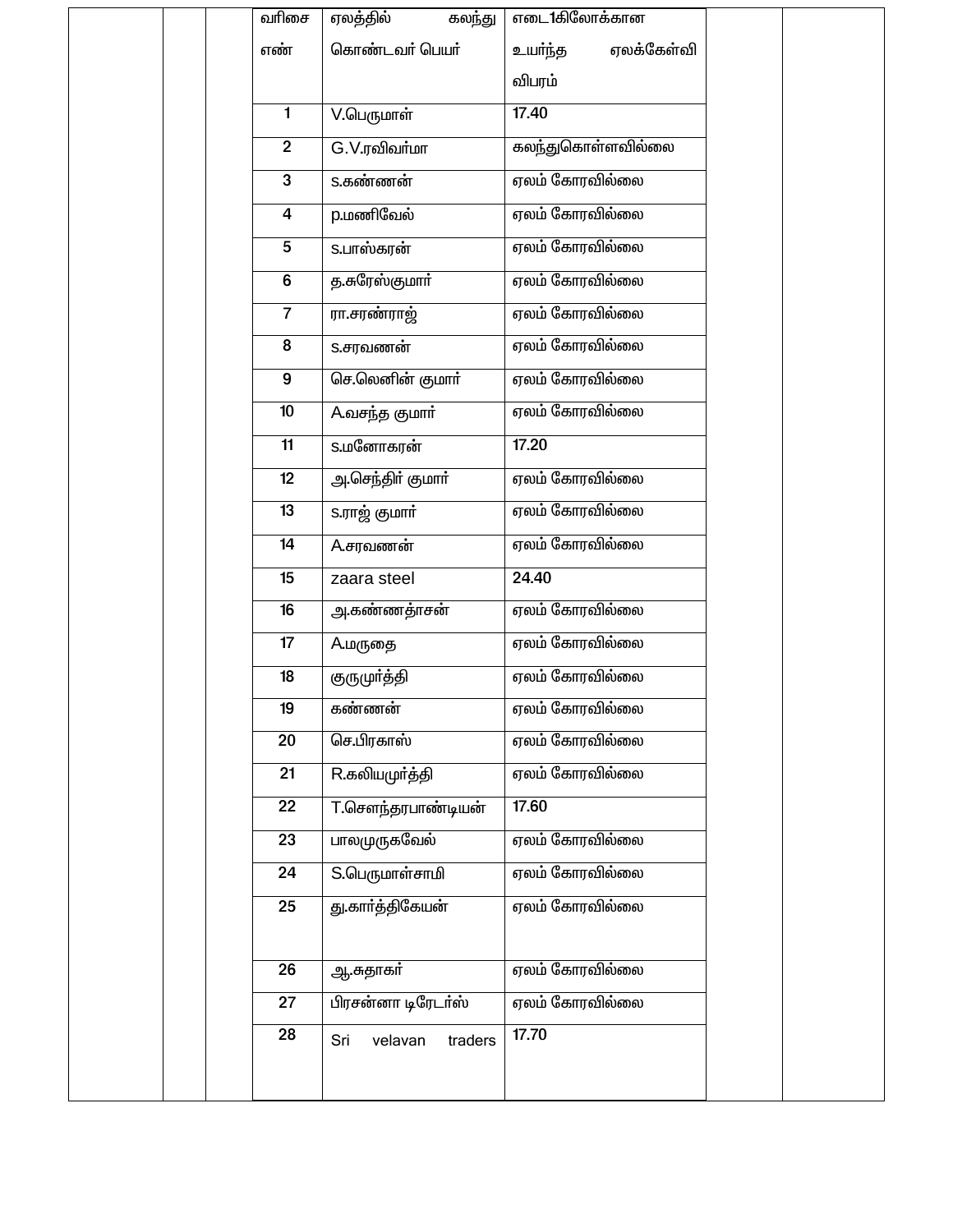|            |     | 29                                                                       | M.S.K steels                                                                             | 17.30                                                                   |                           |                 |         |  |  |  |
|------------|-----|--------------------------------------------------------------------------|------------------------------------------------------------------------------------------|-------------------------------------------------------------------------|---------------------------|-----------------|---------|--|--|--|
|            |     |                                                                          |                                                                                          |                                                                         |                           |                 |         |  |  |  |
|            |     |                                                                          | மேற்க்காணும் ஏலதாரா்களில்                                                                | Srivelavan traders                                                      | பெருந்துரை                | என்பவர்         |         |  |  |  |
|            |     |                                                                          |                                                                                          | கிலோ1 ஒன்றுக்கு 17.70பைசா உயர்ந்த பட்ச ஏலம் கேள்வியாக கேட்டுள்ளார்      |                           |                 |         |  |  |  |
|            |     |                                                                          | மற்றும் ஹீ காமட்சி அம்மன் டிடேரஸ்  பெருந்துரை ஒப்பந்தப்புள்ளியில் கிலோ                   |                                                                         |                           |                 |         |  |  |  |
|            |     |                                                                          | 1ஒன்றுக்கு 12.90பைசா உயர்ந்த பட்ச ஒப்பந்தப்புள்ளி தெரிவித்துள்ளார். இதன் படி             |                                                                         |                           |                 |         |  |  |  |
|            |     | Sri velavan traders                                                      |                                                                                          | பெருந்துரை,நிறுவனம் ஏலம் மற்றும் ஒப்பந்தப்புள்ளியில்                    |                           |                 |         |  |  |  |
|            |     |                                                                          |                                                                                          | கலந்துகொண்டு அனைவரையும் காட்டிலும் உயா்வாக கிலோ 1 ஒன்றுக்கு 17.70       |                           |                 |         |  |  |  |
|            |     |                                                                          |                                                                                          | என விலைப்புள்ளிகேட்டுள்ளது இந்நிறுவனம் .     கேட்டுள்ள ஏலக்கேள்வி       |                           |                 |         |  |  |  |
|            |     |                                                                          |                                                                                          | அனுமதித்து இந்நகராட்சி பொது சுகாதார பிரிவில் உள்ளபழைய கழிவு             |                           |                 |         |  |  |  |
|            |     |                                                                          |                                                                                          | பொருட்களை ஒப்படைப்பு செய்ய மன்றத்தின் ஒப்புலுக்கு வைக்கப்படுகிறது.ரு.க. |                           |                 |         |  |  |  |
|            |     | எண்4469/2018/அ1)                                                         |                                                                                          |                                                                         |                           |                 |         |  |  |  |
|            |     |                                                                          | <b>அ.கு</b> . மன்றம் ஒப்புதல் வழங்கலாம்                                                  |                                                                         |                           |                 |         |  |  |  |
| 30.11.2018 | 18. |                                                                          | இந்நகராட்சியில் 29.11.2018-ம்                                                            | தேதியில்                                                                | இந்நகராட்சியில்           | துப்புரவுஇ      | தீர்மான |  |  |  |
|            |     |                                                                          | எண்.516<br>பொறியாளா் பிாிவுகளில்<br>,பயன்படுத்தப்பட்டு தற்போது பயன்பாட்டிலாத<br>அலுவலகக் |                                                                         |                           |                 |         |  |  |  |
|            |     |                                                                          | பழுதடைந்த பழையவாகன உதிாி பாகங்கள்,குழாய்கள், தள்ளுவண்டிகள்,                              |                                                                         |                           |                 |         |  |  |  |
|            |     | குப்பைதொட்டிகள், டம்பா்பின்கள், குடிநீா்குழாய்கள், மோட்டாா்கள், போன்ற    |                                                                                          | அனுமதிக்கப்<br>பட்டன.                                                   |                           |                 |         |  |  |  |
|            |     | இரும்பு, தகர,டயா்,பிளாஸ்டிக்,மற்றும் இதரகழிவுபொருள்கள் பொது ஏலம் மற்றும் |                                                                                          |                                                                         |                           |                 |         |  |  |  |
|            |     | ஒப்பந்தப்புள்ளி நடைப்பெற்ற நிகல்வுகளை வீடியோ கேமராவின் மூலம் பதிவுசெய்து |                                                                                          |                                                                         |                           |                 |         |  |  |  |
|            |     |                                                                          |                                                                                          | அதனை குறும்தகட்டில் பதிவு செய்து வழங்க விலைப்புள்ளி கீழ்கண்டவாறு        |                           |                 |         |  |  |  |
|            |     | வரப்பெற்றுள்ளது.                                                         |                                                                                          |                                                                         |                           |                 |         |  |  |  |
|            |     |                                                                          |                                                                                          | அதன் விபரம்                                                             |                           |                 |         |  |  |  |
|            |     | வ.எண்                                                                    | வீடியோ கேமரா ஸ்டியோ<br>கடையின் விபரம்                                                    |                                                                         | ஒரு வீடியோ கேமராக்கு      |                 |         |  |  |  |
|            |     |                                                                          |                                                                                          |                                                                         | நாள் ஒன்றுக்கு வாடகை      |                 |         |  |  |  |
|            |     |                                                                          |                                                                                          |                                                                         | மற்றும் பதிவினை           |                 |         |  |  |  |
|            |     |                                                                          |                                                                                          |                                                                         | குந்தகட்டில் பதிவு செய்து |                 |         |  |  |  |
|            |     |                                                                          |                                                                                          | வழங்கும்                                                                |                           |                 |         |  |  |  |
|            |     |                                                                          |                                                                                          |                                                                         | செலவினத்தொகை ரூ.          |                 |         |  |  |  |
|            |     | 1                                                                        | கணபதி ஸ்டியோ<br>துறையூா்                                                                 | $5000/-$                                                                |                           |                 |         |  |  |  |
|            |     | ரிசி ஸ்டியோ<br>$\overline{2}$<br>$4000/-$                                |                                                                                          |                                                                         |                           |                 |         |  |  |  |
|            |     | துறையூா்                                                                 |                                                                                          |                                                                         |                           |                 |         |  |  |  |
|            |     | சங்கர் போட்டோ(ம)<br>$4500/-$<br>3                                        |                                                                                          |                                                                         |                           |                 |         |  |  |  |
|            |     | வீடியோ                                                                   |                                                                                          |                                                                         |                           |                 |         |  |  |  |
|            |     |                                                                          | துறையூா்                                                                                 |                                                                         |                           |                 |         |  |  |  |
|            |     | வரப்பெற்ற                                                                | விலைப்புள்ளியில்                                                                         | ரிசி                                                                    | டிசல்                     | ஸ்டியோ,துறையூா் |         |  |  |  |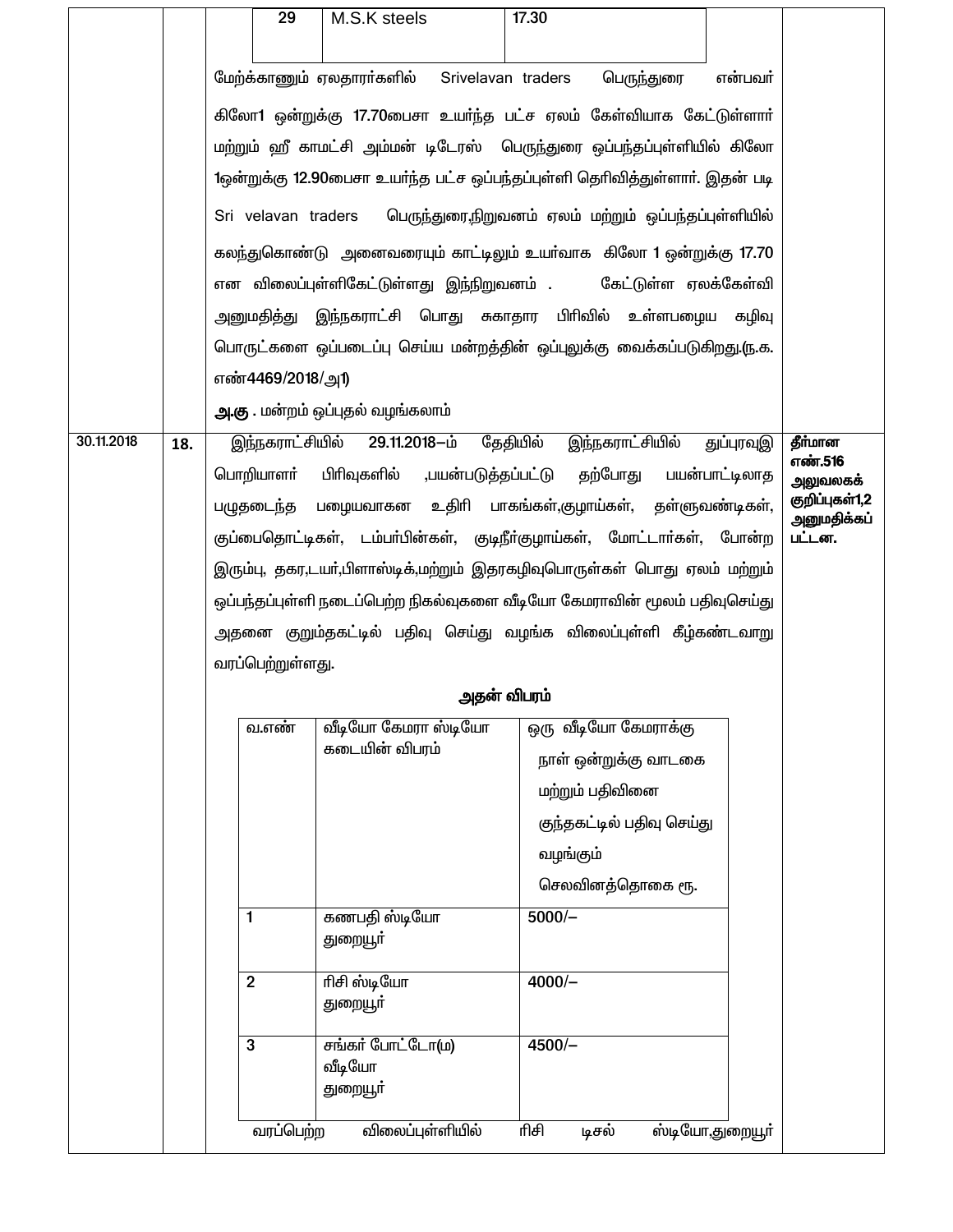|            |     | விலைப்பள்ளியானது மற்ற வரப்பெற்ற விலைப்புள்ளியை காட்டிலும் குறைவாக           |                                                                                           |               |                   |                        |  |  |  |  |
|------------|-----|-----------------------------------------------------------------------------|-------------------------------------------------------------------------------------------|---------------|-------------------|------------------------|--|--|--|--|
|            |     | உள்ளதால் இந்த ஸ்டியோவில் மேற்கானும் பணியை ஒப்படைத்து                        |                                                                                           |               | பணியை             |                        |  |  |  |  |
|            |     | முடித்து                                                                    | பெறப்பட்டது.இதற்கான செலவினம் ரூ8000/-மட்டும் 4.12.2018–ம்                                 |               |                   |                        |  |  |  |  |
|            |     | தேதியில்<br>செலவினம்                                                        | செய்யப்பட்டமைக்கு                                                                         | மன்றத்தின்    | ஒப்புதலுக்கு      |                        |  |  |  |  |
|            |     | வைக்கப்படுகிறது.                                                            |                                                                                           |               |                   |                        |  |  |  |  |
|            |     | (ந.க.எண்.4469/2018/அ1)                                                      |                                                                                           |               |                   |                        |  |  |  |  |
|            |     | அலுவலககுறிப்பு.                                                             | 1.மன்றம் அனுமதிவழங்கலாம்.                                                                 |               |                   |                        |  |  |  |  |
|            |     |                                                                             | 2.மேற்காணும் செலவினத்தினை நகராட்சி பொது நிதியிருந்து<br>செய்து கொள்ள மன்றம் அனுமதிக்கலாம் |               |                   |                        |  |  |  |  |
| 30.11.2018 | 19. | நகராட்சி<br>நிர்வாக                                                         | ஆணையா் சென்னை. அவா்களின்                                                                  | கடித          | ந.க.              | என் தீர்மான<br>எண்.517 |  |  |  |  |
|            |     |                                                                             | 20555/2018/ஆர்1 நாள். 23.7.2018–ல் வழங்கப்பட்ட அறிவுரையின் படி அரசாவை                     |               |                   |                        |  |  |  |  |
|            |     | (எம்.எஸ்) எண் 73 நகராட்சி நிர்வாகம் மற்றும் குடிநீர் வழங்கல் ( எம்.ஏ.4) துன | குறிப்புகள் ஆ,<br>ஆ                                                                       |               |                   |                        |  |  |  |  |
|            |     |                                                                             | நாள்.19.07.2018 மற்றும்  அரசாணை (எம்.எஸ்) எண். 76 நகராட்சி நிா்வாகம் மற்று அனுமதிக்கப்    |               |                   |                        |  |  |  |  |
|            |     | குடிநீா் வழங்கும் (எம்.ஏ.4) துறை நாள்.26.7.2018 துறையூா்நகராட்சி எல்லைக்    |                                                                                           | பட்டன.        |                   |                        |  |  |  |  |
|            |     | உட்பட்ட கட்டிங்களுக்கு சொத்துவரி 01. 04 .2018 முதல் பொது சொத்துவரி ம        |                                                                                           |               |                   |                        |  |  |  |  |
|            |     | மேற்கொள்வது<br>சீராய்வு                                                     | குறித்த                                                                                   | அறிவிப்பு     | திருச்சிராப்பள்ளி |                        |  |  |  |  |
|            |     | மாவட்டஆட்சியர்,அவர்கள்                                                      |                                                                                           |               | மூல               |                        |  |  |  |  |
|            |     | BRIGHT.ADVCRTISING,CHENNAI.நிறுவனத்தின் மூலம் திருச்சி                      | தினமல                                                                                     |               |                   |                        |  |  |  |  |
|            |     | பதிப்பில் 13.9.9.2018ல் விளம்பரம் செய்யப்பட்டமைக்கு ரூ.6502/-செலவினத்தொன    |                                                                                           |               |                   |                        |  |  |  |  |
|            |     | வழங்க மன்றத்தின் அனுமதி வைக்கப்படுகிறது. (ந.க.எண்.3139/2018/அ1)             |                                                                                           |               |                   |                        |  |  |  |  |
|            |     | அலுவலக குறிப்பு:                                                            |                                                                                           |               |                   |                        |  |  |  |  |
|            |     | அ . மன்றம் அனுமதிக்கலாம்                                                    |                                                                                           |               |                   |                        |  |  |  |  |
|            |     | ஆ.மேற்கானும் செலவின தொகையை  பொது நிதிலிருந்து செலவு செய்ய  மன்றம்           |                                                                                           |               |                   |                        |  |  |  |  |
|            |     | அனுமதிக்களம்                                                                |                                                                                           |               |                   |                        |  |  |  |  |
| 30.11.2018 | 20. | துறையூா் நகராட்சியில் பொதுசுகதாரப்பிாிவு பணியாளா்களுக்கு திடக்கழிவு         |                                                                                           |               |                   | தீர்மான                |  |  |  |  |
|            |     | மோலண்மை திட்டப்பணிகள், கழிவறை சுத்தம் செய்தல் ,டெங்கு மற்றும்               |                                                                                           |               |                   | எண்.518<br>அனுமதிக்கப் |  |  |  |  |
|            |     | பன்றிக்காய்ச்சல் தடுப்பு பணிகளுக்கு பணியாளர்கள் நலன்                        |                                                                                           |               | கருதி             | பட்டது.                |  |  |  |  |
|            |     | கிழ்க்கண்ட உபகரணங்கள் அசர அவசியம் கருதி கிழ்க்கண்ட பொருட்கள்                |                                                                                           |               |                   |                        |  |  |  |  |
|            |     | வழங்கிட 3 லட்சம் மன்றத்தின் அனுமதிக்கு வைக்கப்படுகிறது.                     |                                                                                           |               |                   |                        |  |  |  |  |
|            |     | வரிசை                                                                       | பொருள்                                                                                    | எண்ணிக்கை     |                   |                        |  |  |  |  |
|            |     | எண்                                                                         |                                                                                           |               |                   |                        |  |  |  |  |
|            |     | $\mathbf{1}$                                                                | மிளிரும் சட்டை                                                                            | 100 எண்ணிக்கை |                   |                        |  |  |  |  |
|            |     | $\overline{2}$                                                              | கையுறை                                                                                    | 200           |                   |                        |  |  |  |  |
|            |     |                                                                             |                                                                                           | எண்ணிக்கை     |                   |                        |  |  |  |  |
|            |     | 3                                                                           | முக கவசம்                                                                                 | 200           |                   |                        |  |  |  |  |
|            |     |                                                                             |                                                                                           | எண்ணிக்கை     |                   |                        |  |  |  |  |
|            |     |                                                                             |                                                                                           |               |                   |                        |  |  |  |  |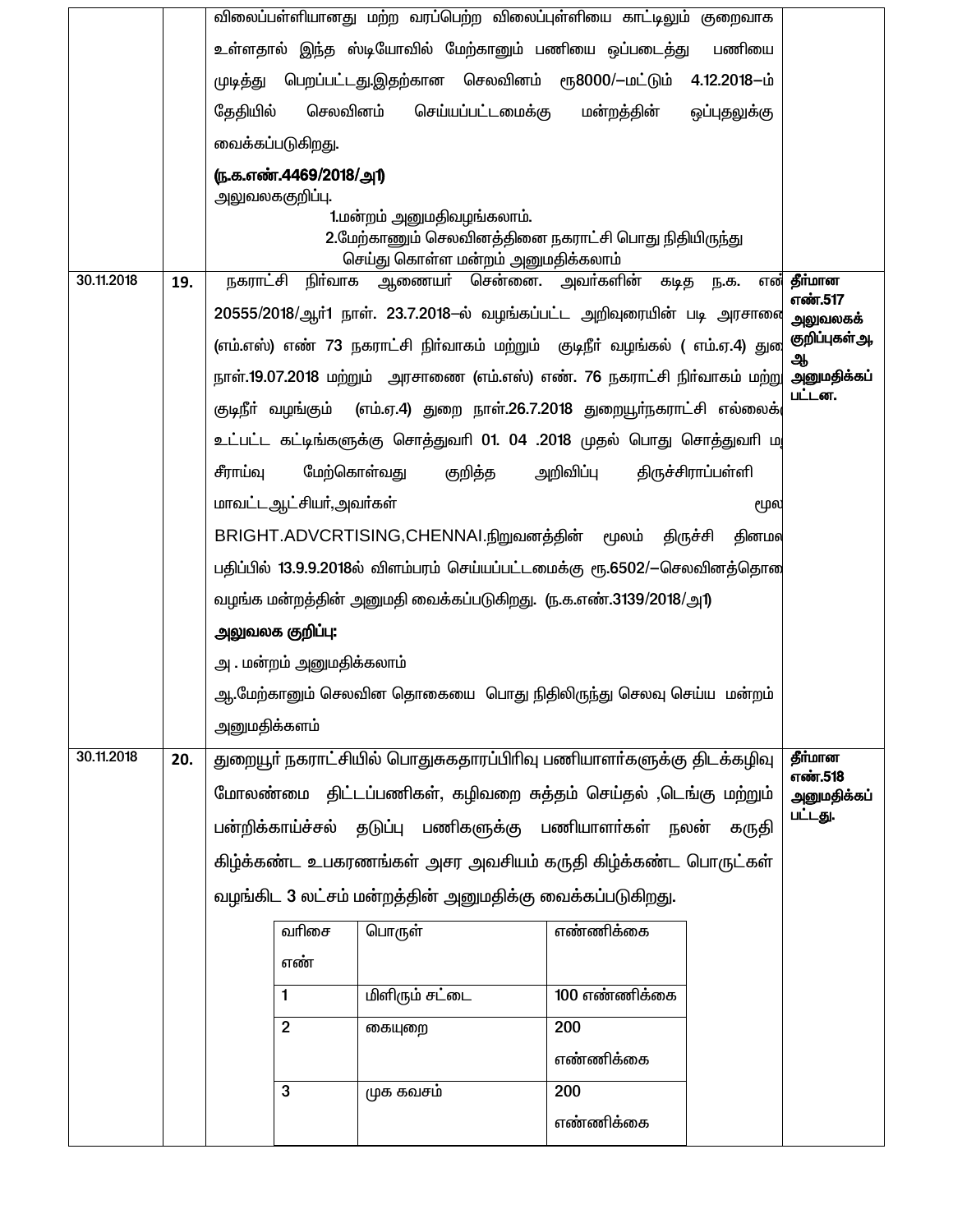|            |     |                                                                                                                                           | 4                                                                                                | கெல்மெட்                               | 50 எண்ணிக்கை |                  |         |  |  |
|------------|-----|-------------------------------------------------------------------------------------------------------------------------------------------|--------------------------------------------------------------------------------------------------|----------------------------------------|--------------|------------------|---------|--|--|
|            |     |                                                                                                                                           | 5                                                                                                | முக கவசம் ஒருமுறையே                    | 1000         |                  |         |  |  |
|            |     |                                                                                                                                           |                                                                                                  | படுத்தி<br>பயன்<br>துாக்கி             | எண்ணிக்கை    |                  |         |  |  |
|            |     |                                                                                                                                           |                                                                                                  | எரியும்                                |              |                  |         |  |  |
|            |     |                                                                                                                                           | 6                                                                                                | மழை கோட்                               | 60 எண்ணிக்கை |                  |         |  |  |
|            |     |                                                                                                                                           | $\overline{7}$                                                                                   | காலனி                                  | 53 எண்ணிக்கை |                  |         |  |  |
|            |     |                                                                                                                                           |                                                                                                  |                                        |              |                  |         |  |  |
|            |     |                                                                                                                                           | அலுவலக குறி <b>ப்</b> பு<br>பருவ மழை காலமாக இருப்பதாலும் கஜா புயல் போன்று பல்வேறு புயல் பாதிப்பு |                                        |              |                  |         |  |  |
|            |     |                                                                                                                                           |                                                                                                  |                                        |              |                  |         |  |  |
|            |     | /மீட்பு பணிகளில் நகராட்சி துப்பரவு பணியாளர்கள் ஈடுப்பட்டு வருவதாலும்,அவசர                                                                 |                                                                                                  |                                        |              |                  |         |  |  |
|            |     | அவசியம் கருதி உடன் அரசு சாா் நிறுவனங்கள் முலம் கொள் முதல் செய்திட தனி                                                                     |                                                                                                  |                                        |              |                  |         |  |  |
|            |     | அனுமதி வழங்கப்பட்டதையும் மன்றம் அனுமதிக்கலாம்<br>அலுவலரது முன்                                                                            |                                                                                                  |                                        |              |                  |         |  |  |
|            |     | அரசானை நிலை எண் 331./1991. தொழில் மற்றும் வேலைவாய்ப்பு துறை<br>(ந.க.எண்.3510.2013.எச்1)                                                   |                                                                                                  |                                        |              |                  |         |  |  |
| 30.11.2018 | 21. | திருச்சிராப்பள்ளி மாவட்ட ஆட்சி தலைவர் அவர்களின் கடித ந.க.எண்<br>தீர்மான                                                                   |                                                                                                  |                                        |              |                  |         |  |  |
|            |     | எண்.519                                                                                                                                   |                                                                                                  |                                        |              |                  |         |  |  |
|            |     | 94/செ.ம.தொ/2018 நாள் 08.10.2018 ல் தெரிவித்துள்ளப்படி,தமிழ் அரசின்<br>அனுமதிக்கப்<br>பட்டது.                                              |                                                                                                  |                                        |              |                  |         |  |  |
|            |     | ஒராண்டு சாதனைகள் குறித்த சிறப்பு மலா் வெளியிடுவதற்கு, துறையூா்                                                                            |                                                                                                  |                                        |              |                  |         |  |  |
|            |     | நகராட்சியில் 2017—2018மற்றும் 2018—2019 ஆண்டில் செயல் படுத்தப்                                                                            |                                                                                                  |                                        |              |                  |         |  |  |
|            |     | பட்டுள்ள திட்டப்பணிகள் விபரம் 15.11.2018 ல் மக்கள் குரல் தமிழ் நாளிதலும்                                                                  |                                                                                                  |                                        |              |                  |         |  |  |
|            |     | 14.11.2018ல் டிரினிட்டி மிரா் ஆங்கில நாளிதழிலும் விளம்பரம் செய்தமைக்கு                                                                    |                                                                                                  |                                        |              |                  |         |  |  |
|            |     | கீழ் கண்ட விரப்படி பில்பட்டியல் வரப்பெற்றுது.(ந.க.எண்4262/2018/இ1)                                                                        |                                                                                                  |                                        |              |                  |         |  |  |
|            |     | 1.மக்கள் குரல்—ரூ.25200/—                                                                                                                 |                                                                                                  |                                        |              |                  |         |  |  |
|            |     | 2.டிரினிட்டிமிரர்-ரூ.25200/-                                                                                                              |                                                                                                  |                                        |              |                  |         |  |  |
|            |     | மேற்கண்ட விவரப்படி பட்டியல் தொகை வழங்க மன்றத்தின்                                                                                         |                                                                                                  |                                        |              |                  |         |  |  |
|            |     |                                                                                                                                           | அனுமதிக்கு வைக்கப்படுகிறது                                                                       |                                        |              |                  |         |  |  |
|            |     | அ.கு.                                                                                                                                     |                                                                                                  |                                        |              |                  |         |  |  |
| 30.11.2018 | 22  | மன்றம் அனுமதிக்கலாம்<br>துறையூர் நகராட்சி பழைய நகராட்சி அலுவலக வளாக கடைகள் 1முதல் 25                                                      |                                                                                                  |                                        |              |                  |         |  |  |
|            |     | வரை உள்ள கடைகள் சென்னை உயர் நிதி மன்ற மதுரை கிளையில் வழக்கு                                                                               | எண்.520<br>அனுமதிக்கப்                                                                           |                                        |              |                  |         |  |  |
|            |     | தொடரப்பட்டு                                                                                                                               |                                                                                                  | உள்ளது                                 | .மேற்படி     | வழக்கு           | பட்டது. |  |  |
|            |     |                                                                                                                                           |                                                                                                  | எண்.1332/20148,W.pNO.21877/2018மற்றும் |              | Rev.Aplw(M.D)SR2 |         |  |  |
|            |     |                                                                                                                                           | 2615/2018 ஆகிய வழக்கினை நகராட்சி சாா்பாக ஆஜராகி வழக்கினை                                         |                                        |              |                  |         |  |  |
|            |     | நடத்திக்கொடுக்கவும் அதற்கான வழக்கு கட்டணம்ரூ9000/–வீதம் முன்று<br>வழக்குகளுக்கு ரூ27000/—ரூபாய் இருபத்தி ஏழாயிரம் மட்டும் அரசு வழக்கறிஞர் |                                                                                                  |                                        |              |                  |         |  |  |
|            |     |                                                                                                                                           |                                                                                                  |                                        |              |                  |         |  |  |
|            |     |                                                                                                                                           | திரு.ஆ.சுபாஸ்பாபு                                                                                | அவா்களுக்கு<br>வழங்க                   | மன்றத்தின்   | அனுமதிக்க        |         |  |  |
|            |     |                                                                                                                                           |                                                                                                  |                                        |              |                  |         |  |  |